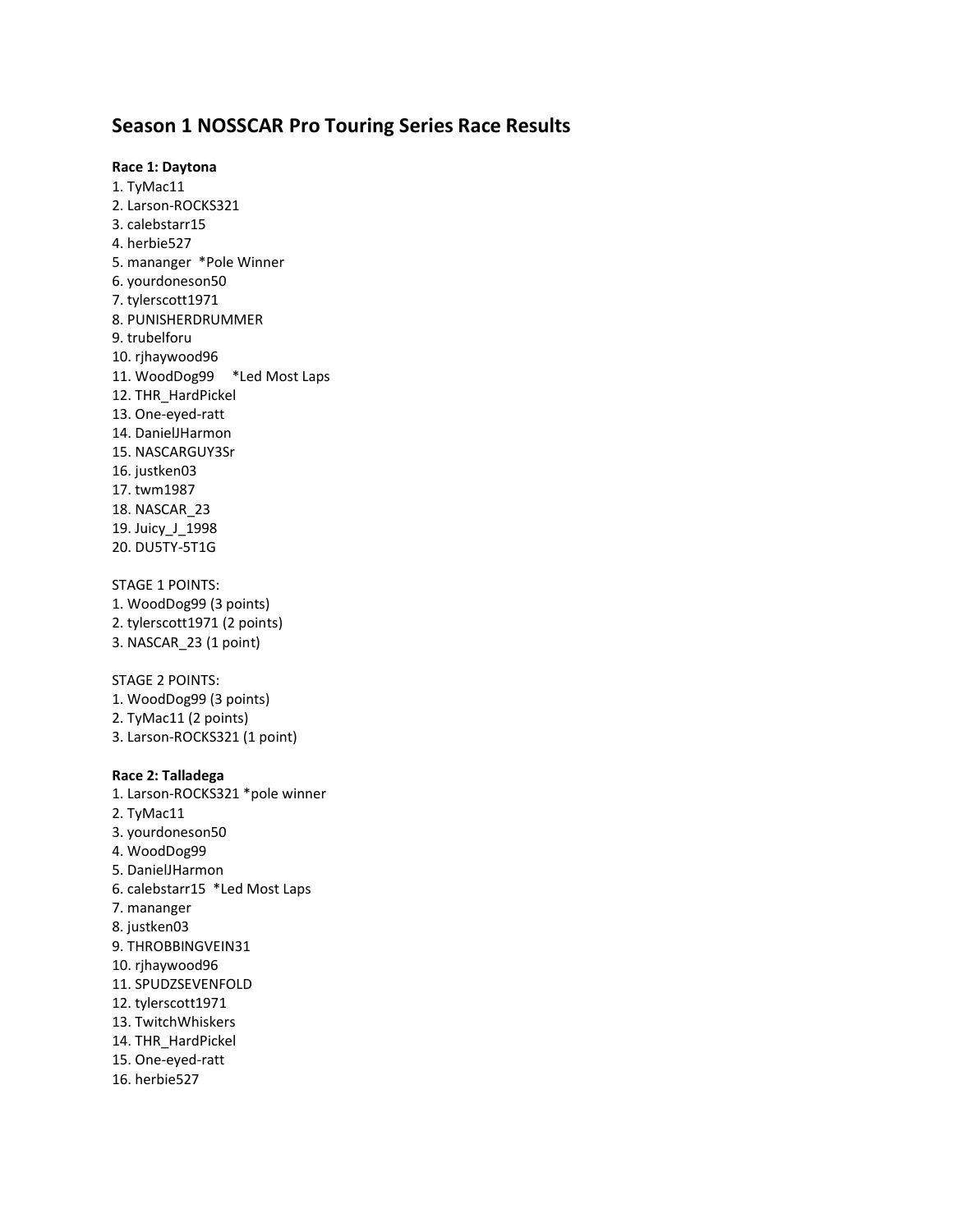STAGE 1 POINTS: 1. calebstarr15 (3 points) 2. THR\_HardPickel (2 points) 3. mananger (1 point)

STAGE 2 POINTS: 1. calebstarr15 (3 points) 2. yourdoneson50 (2 points) 3. THROBBINGVEIN31 (1 point)

#### **Race 3: Daytona**

1. WoodDog99 2. Larson-ROCKS321 3. Rickey104 4. gavin8109 5. mananger \*Pole Winner 6. calebstarr15 7. rjhaywood96 8. TyMac11 9. THR\_HardPickel 10. TwitchWhiskers 11. NASCARGUY3Sr \*DQ 12. herbie527 13. justken03 14. One-eyed-ratt 15. DRIVER881973 16. tylerscott1971 17. rockinlunatic85 18. THROBBINGVEIN31 19. K3V1N\_Long-Isle 20. J\_Taylor\_388 \*DQ 21. sivad420 22. xxflaco88xx 23. xDANUBEx 24. NASCAR\_23

STAGE 1 BONUS POINTS 1. WoodDog99 3 points 2. Larson-ROCKS321 2 points 3. calebstarr15 1 point

STAGE 2 BONUS POINTS 1. calebstarr15 3 points 2. TyMac11 2 points 3. mananger 1 point

### **Race 4: Talladega**

- 1. WoodDog99 \*Pole Winner 2. Larson-ROCKS321 3. THROBBINGVEIN31 4. TyMac11 5. xxdalejr-88xx
- 6. THR\_HardPickel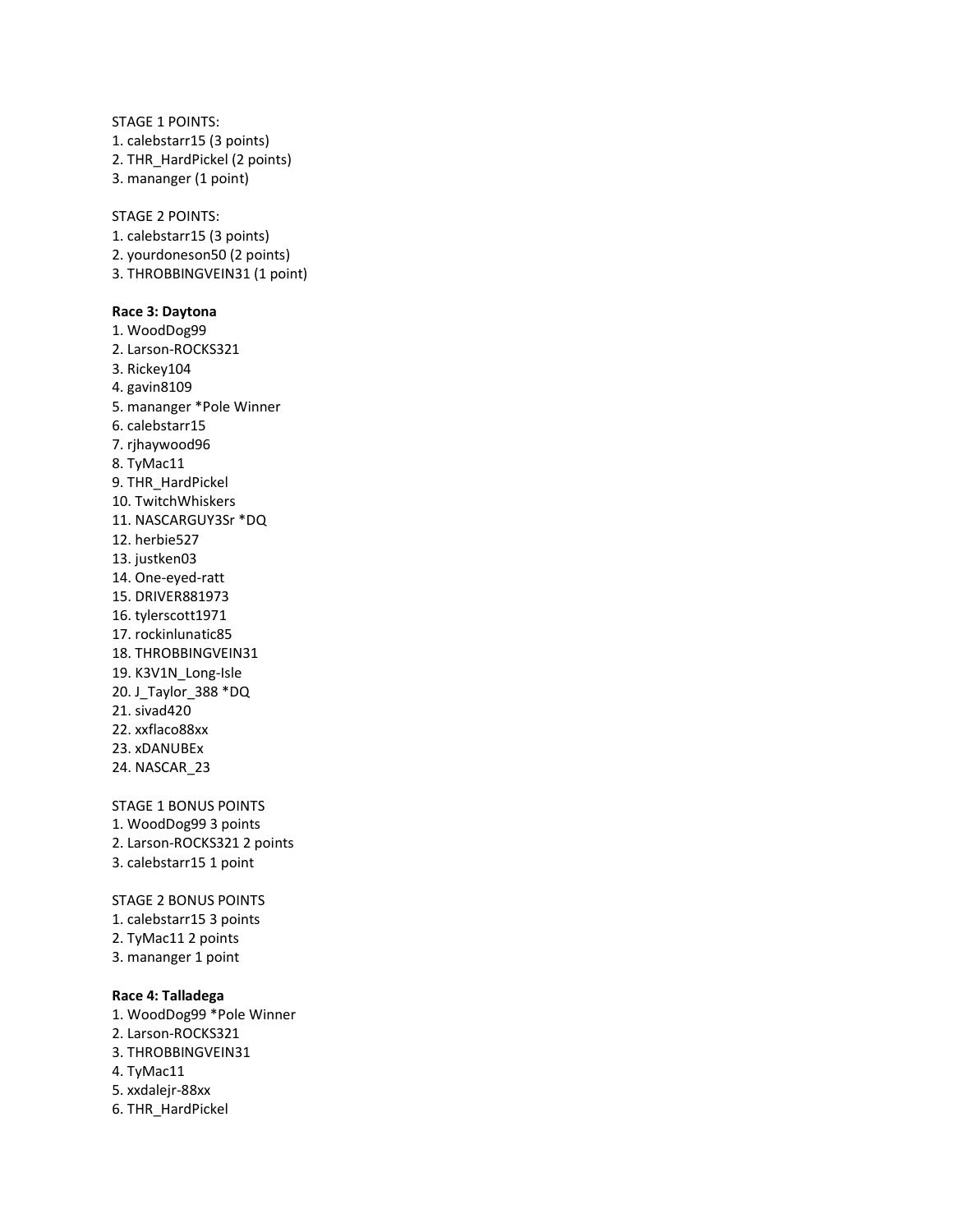7. BONGALASAURUS42 8. justken03 9. K3V1N\_Long-Isle 10. mananger 11. TwitchWhiskers 12. kansas KIDS 13. herbie527 14. Ekillz24 15. calebstarr15 16. NASCARGUY3Sr 17. One-eyed-ratt 18. DanielJHarmon

STAGE 1 BONUS POINTS 1. WoodDog99 3 points 2. Larson-ROCKS321 2 points 3. calebstarr15 1 point

STAGE 2 BONUS POINTS 1. herbie527 3 points 2. Larson-ROCKS321 2 points 3. THR\_HardPickel 1 point

### **Race 5: Daytona**

1. justken03 2. Larson-ROCKS321 \*Pole Winner 3. WoodDog99 4. mananger 5. TwitchWhiskers 6. noluck24 7. tylerscott1971 8. rjhaywood96 9. calebstarr15 10. gavin8109 11. THR\_HardPickel 12. One-eyed-ratt 13. KillerMiller530 14. NASCARGUY3Sr 15. Fedder21 16. DRIVER881973 17. smokin\_joe63 18. THROBBINGVEIN31 \*DQ STAGE 1 BONUS POINTS

- 1. Larson-ROCKS321
- 2. THROBBINGVEIN31
- 3. justken03

STAGE 2 BONUS POINTS

- 1. Larson-ROCKS321
- 2. TwitchWhiskers
- 3. WoodDog99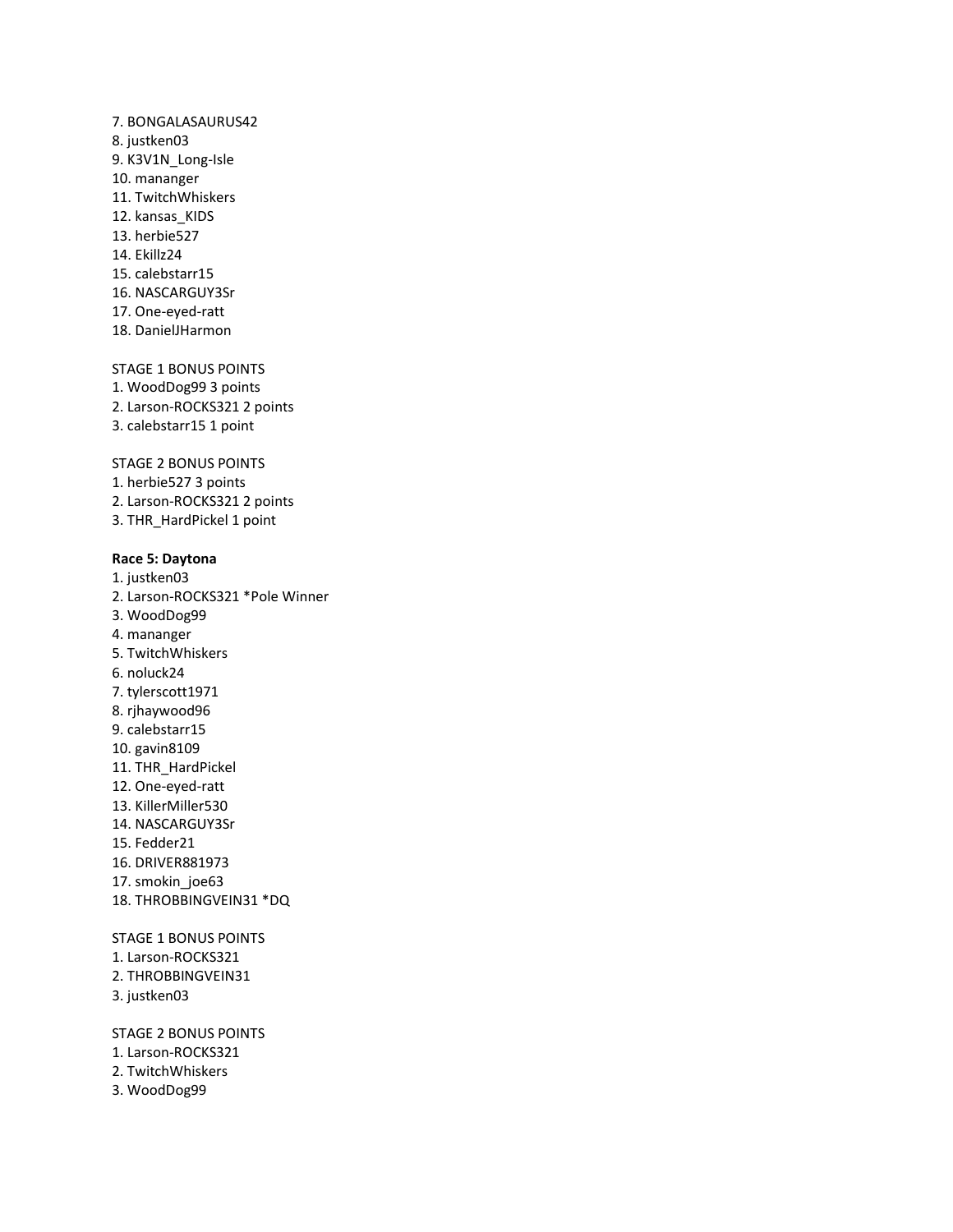### **Race 6: Talladega**

1. Ekillz24 2. BS\_14cars 3. Kayla\_H\_420 4. gavin8109 5. NASCARGUY3Sr 6. xxdalejr-88xx 7. justken03 8. BONGALASAURUS420 9. noluck24 10. mananger 11. THR\_HardPickel 12. calebstarr15 13. KillerMiller530 14. tylerscott1971 \*Pole Winner 15. Larson-ROCKS321 16. One-eyed-ratt

STAGE 1 BONUS POINTS

- 1. BS\_14cars
- 2. Ekillz24
- 3. xxdalejr-88xx

STAGE 2 BONUS POINTS

- 1. Kayla\_H\_420
- 2. justken03
- 3. BS\_14cars

### **Race 7: Daytona**

1. BS\_14cars 2. J\_Taylor\_388 3. yourdoneson50 4. Larson-ROCKS321 5. WoodDog99 6. calebstarr15 \*Pole Winner 7. mananger 8. BONDALASAURUS42 9. tylerscott1971 10. noluck24 11. gavin8109 12. THR\_HardPickel 13. One-eyed-ratt 14. SPUDZSEVENFOLD

STAGE 1 BONUS POINTS

- 1. J\_Taylor\_388
- 2. BS\_14cars
- 3. mananger

STAGE 2 BONUS POINTS 1. BS\_14cars 2. Larson-ROCKS321 3. mananger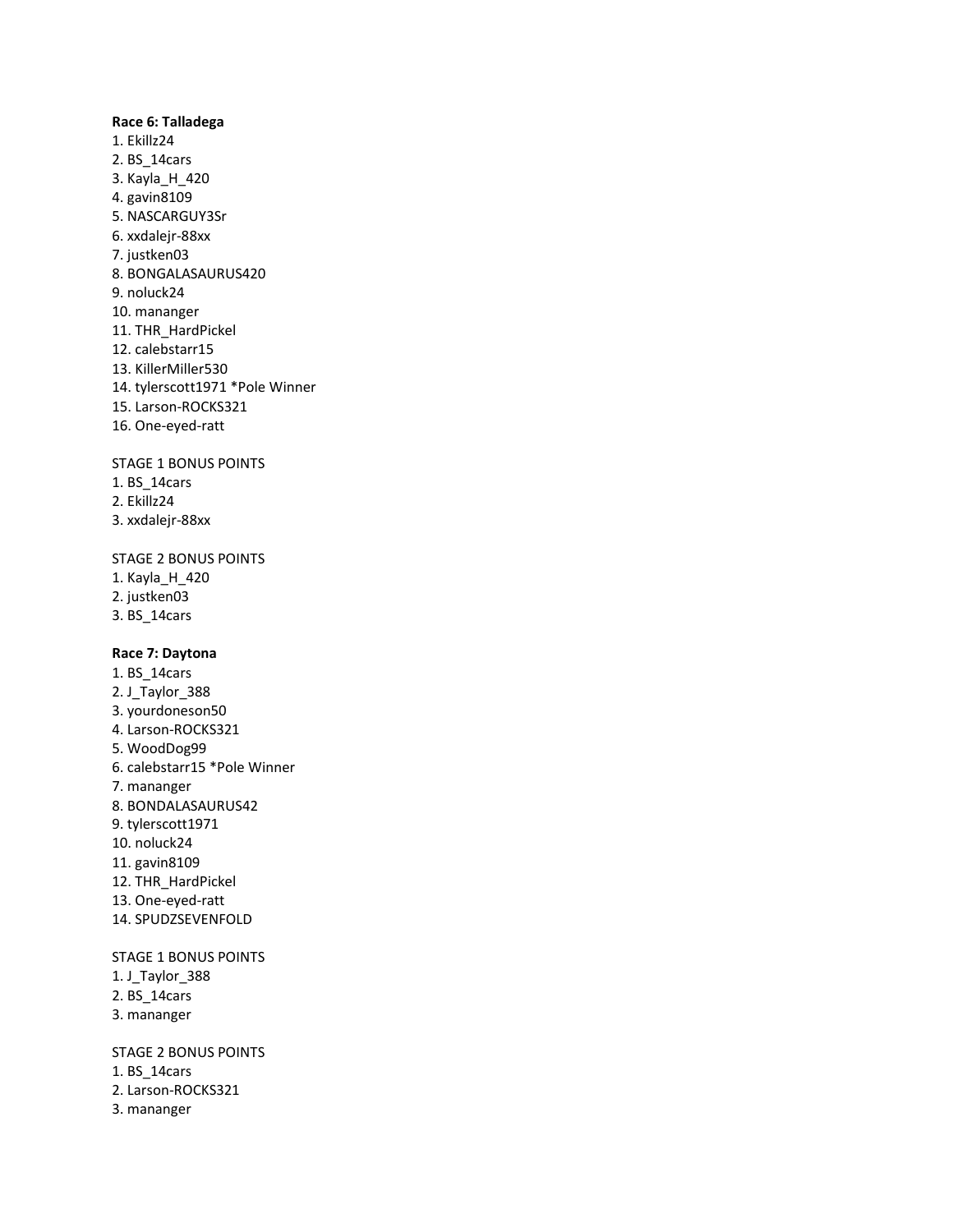### **Race 8: Talladega**

1. THR\_HardPickel \*Pole Winner 2. Ekillz24 3. calebstarr15 4. WoodDog99 5. DanielJHarmon 6. NASCARGUY3Sr 7. BS\_14cars 8. mananger 9. gavin8109 10. SPUDZSEVENFOLD 11. BONDALASAURUS42 12. Larson-ROCKS321 13. tylerscott1971 14. noluck24 15. Fedder21 16. J\_Taylor\_388 17. One-eyed-ratt

## STAGE 1 BONUS POINTS

- 1. Larson-ROCKS321
- 2. WoodDog99
- 3. DanielJHarmon

### STAGE 2 BONUS POINTS

- 1. WoodDog99
- 2. Larson-ROCKS321
- 3. DanielJHarmon

## **Race 9: \*Championship Tie-Breaker Race\***

1. Larson-ROCKS321 2. J Taylor 388 3. mananger 4. WoodDog99 \*Pole Winner 5. gavin8109 6. tylerscott1971 7. justken03 8. One-eyed-ratt

## **Season 1 NOSSCAR Pro Touring Series Final Standings**

- 1. Larson-ROCKS321: 201 \*2 wins **\*ROOKIE OF THE YEAR**
- 2. WoodDog99 193 \*2 wins
- 3. mananger: 151
- 4. calebstarr15: 140
- 5. THR\_HardPickel: 114 \*1 win
- 6. NASCARGUY3Sr: 100
- 7. tylerscott1971: 96
- 8. gavin8109: 94
- 9. TyMac11: 85 \*1 win
- 10. justken03: 84 \*1 win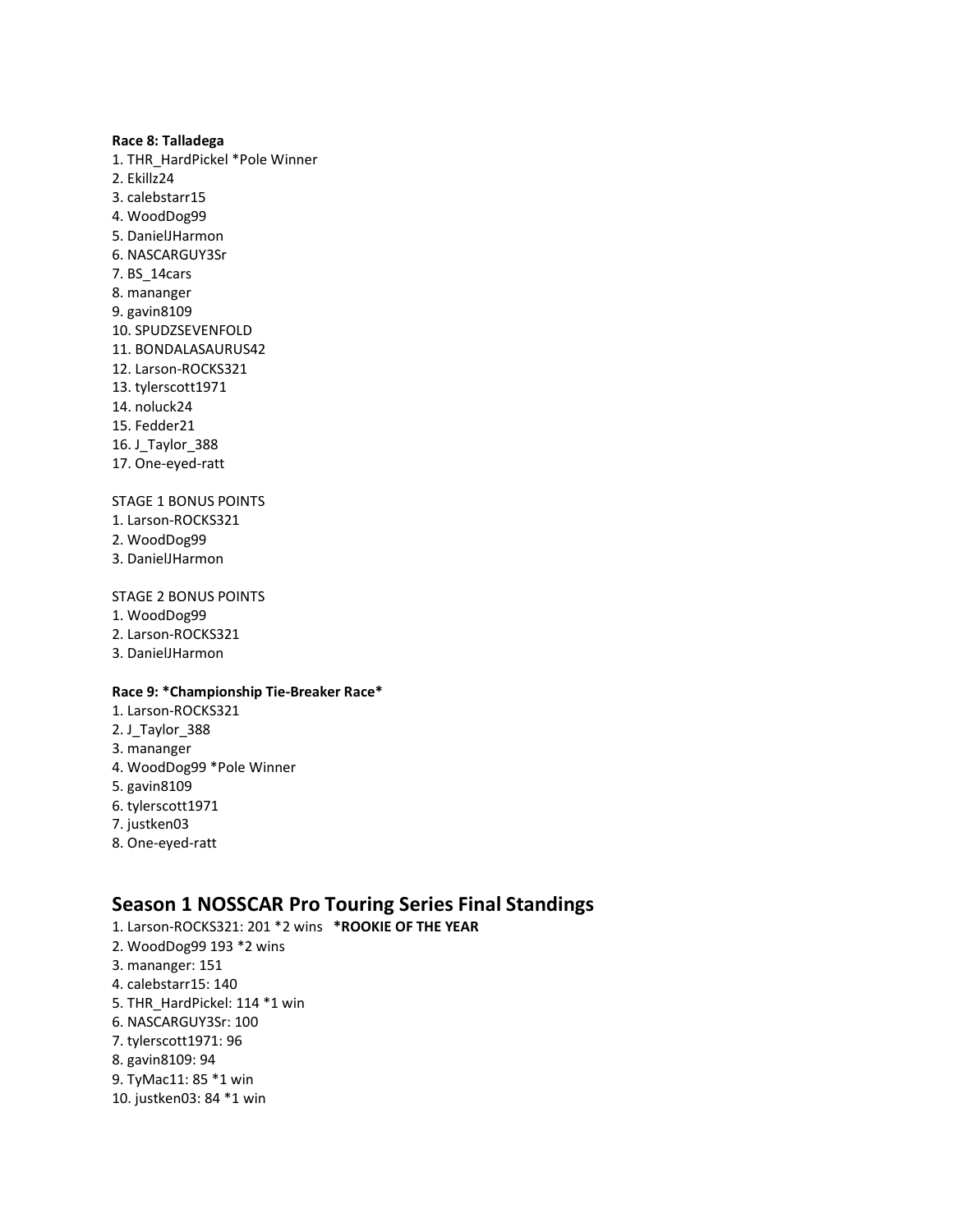11. One-eyed-ratt: 73 12. J\_Taylor\_388: 60 13. yourdoneson50: 59 14. Ekillz24: 58 \*1 win 15. BONDALASAURUS42: 55 16. TwitchWhiskers: 55 17. rjhaywood96: 55 18. DanielJHarmon: 52 19. herbie527: 50 20. noluck24: 50 21. THROBBINGVEIN31: 49 22. BS\_14cars: 43 \*1 win 23. xxdalejr-88xx: 34 24. SPUDZSEVENFOLD: 32 25. Kayla\_H\_420: 24 26. Rickey104: 21 27. KillerMiller530: 19 28. K3V1N\_Long-Isle: 17 29. PUNISHERDRUMMER: 15 30. trubelforu: 14 31. Fedder21: 14 32. DRIVER881973: 13 33. kansas\_KIDS: 10 34. smokin\_joe63: 8 35. NASCAR\_23: 8 36. twm1987: 6 37. rockinlunatic85: 5 38. Juicy\_J\_1998: 5 39. DU5TY-5T1G: 4 40. sivad420: 3 41. xxflaco88xx: 3 42. xDANUBEx: 2

# **Season 2: NOSSCAR Pro Touring Series Race Results**

**Race 1: Daytona** 1. J\_Taylor\_388 \*Pole Winner 2. DanielJHarmon 3. calebstarr15 4. gavin8109 5. tylerscott1971 6. mananger 7. humppy1799 8. Smokinu 9. Chevy\_Rcn\_3 10. rjhaywood96 11. NASCARGUY3Sr 12. THR\_HardPickel 13. one-eyed-ratt 14. callard33 15. NASCAR\_23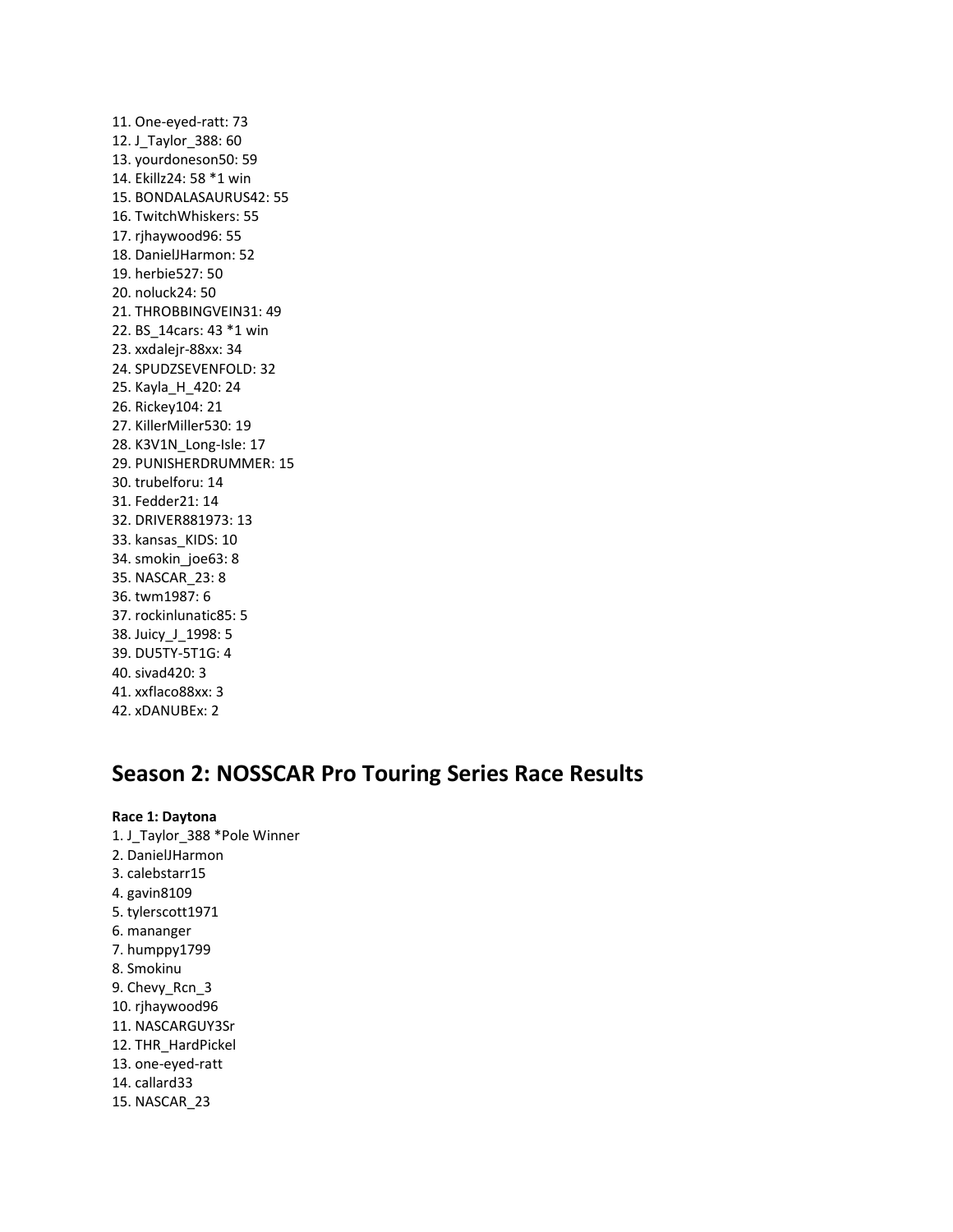### **Race 2: Talladega**

1. rjhaywood96 2. DanielJHarmon \*Pole Winner 3. gavin8109 4. tylerscott1971 5. J\_Taylor\_388 6. calebstarr15 7. humppy1799 8. mananger 9. one-eyed-ratt 10. Smokinu 11. NASCARGUY3Sr 12. THR\_HardPickel 13. Chevy\_Rcn\_3

#### **Race 3: Daytona**

1. DanielJHarmon 2. BS\_14cars 3. J\_Taylor\_388 \*Pole Winner 4. mananger 5. tylerscott1971 6. THR\_HardPickel 7. gavin8109 8. calebstarr15 9. Ekillz24 10. K3V1N\_Long-Isle 11. DonMega2000 12. rjhaywood96 13. NASCARGUY3Sr 14. one-eyed-ratt

#### **Race 4: Talladega**

1. K3V1N\_Long-Isle 2. BS\_14cars 3. THR\_HardPickel 4. justken03 5. Ekillz24 6. DanielJHarmon 7. one-eyed-ratt 8. calebstarr15 9. mananger 10. tylerscott1971 11. dextor111 12. gavin8109 13. rjhaywood96 14. Chevy\_Rcn\_3 \*Pole Winner 15. kansas\_KIDS 16. noluck24

### **Race 5: Daytona**

1. THR\_HardPickel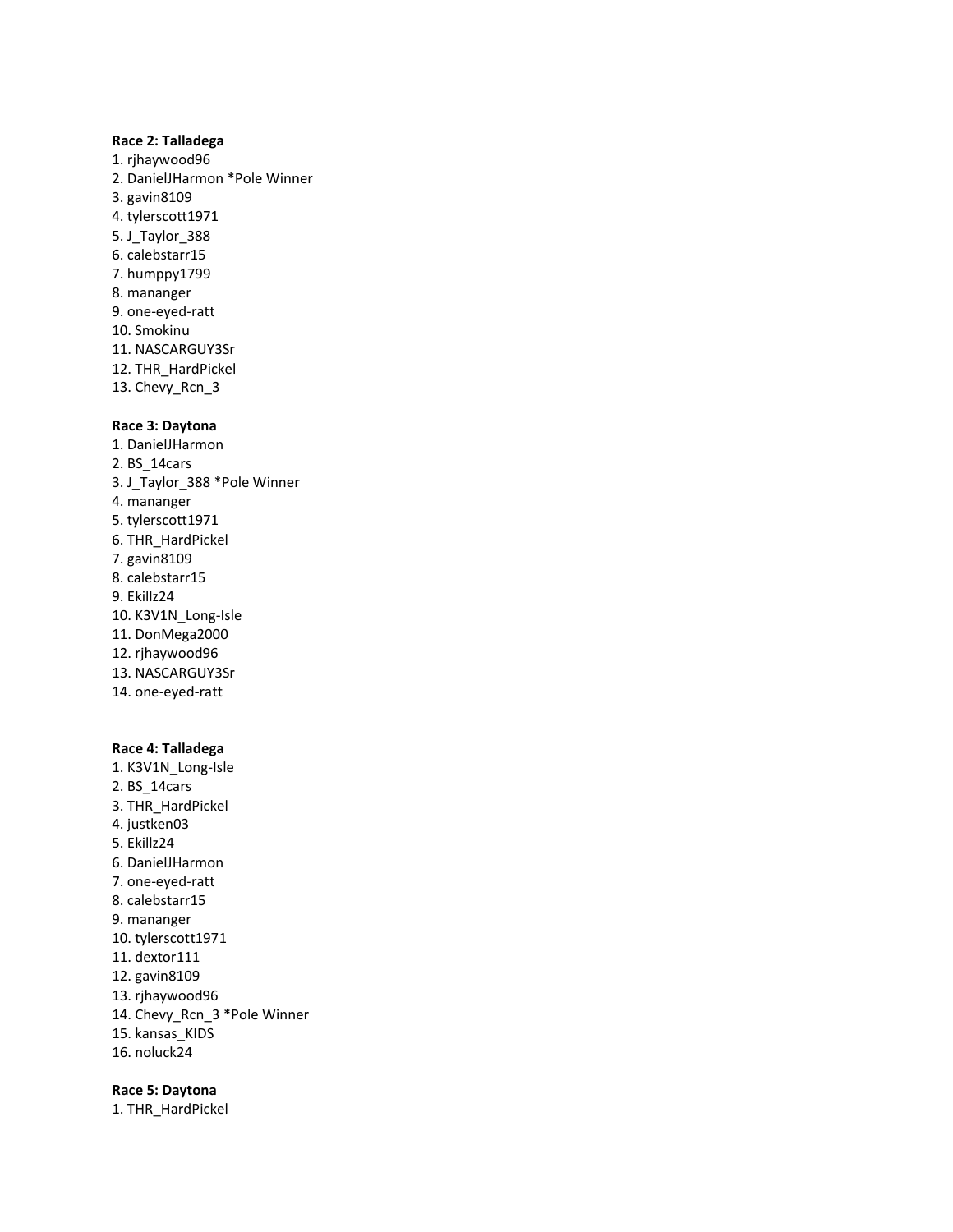2. Chevy\_Rcn\_3 3. calebstarr15 4. gavin8109 5. noluck24 6. TwitchWhiskers 7. DanielJHarmon 8. yourdoneson50 \*Pole Winner 9. tylerscott1971 10. mananger 11. rjhaywood96 12. NASCARGUY3Sr 13. K3V1N\_Long-Isle 14. one-eyed-ratt

## **Race 6: Talladega**

1. gavin8109 2. K3V1N\_Long-Isle 3. calebstarr15 4. rjhaywood96 5. DanielJHarmon \*Pole Winner 6. mananger 7. THR\_HardPickel 8. yourdoneson50 9. noluck24 10. WoodDog99 11. tylerscott1971 12. J\_Taylor\_388 13. xxdalejr-88xx 14. MAC\_BMX\_1996 15. KillerMiller530

#### **Race 7: Daytona**

1. calebstarr15 2. BS\_14cars \*Pole Winner 3. gavin8109 4. Chevy\_Rcn\_3 5. mananger 6. noluck24 7. kansas\_KIDS 8. humppy1799 9. TwitchWhiskers 10. rjhaywood96 11. THR\_HardPickel 12. callard33

## **Race 8: Talladega**

- 1. Chevy\_Rcn\_3 2. kansas\_KIDS 3. calebstarr15 4. BS\_14cars \*Pole Winner 5. TwitchWhiskers 6. gavin8109
- 7. noluck24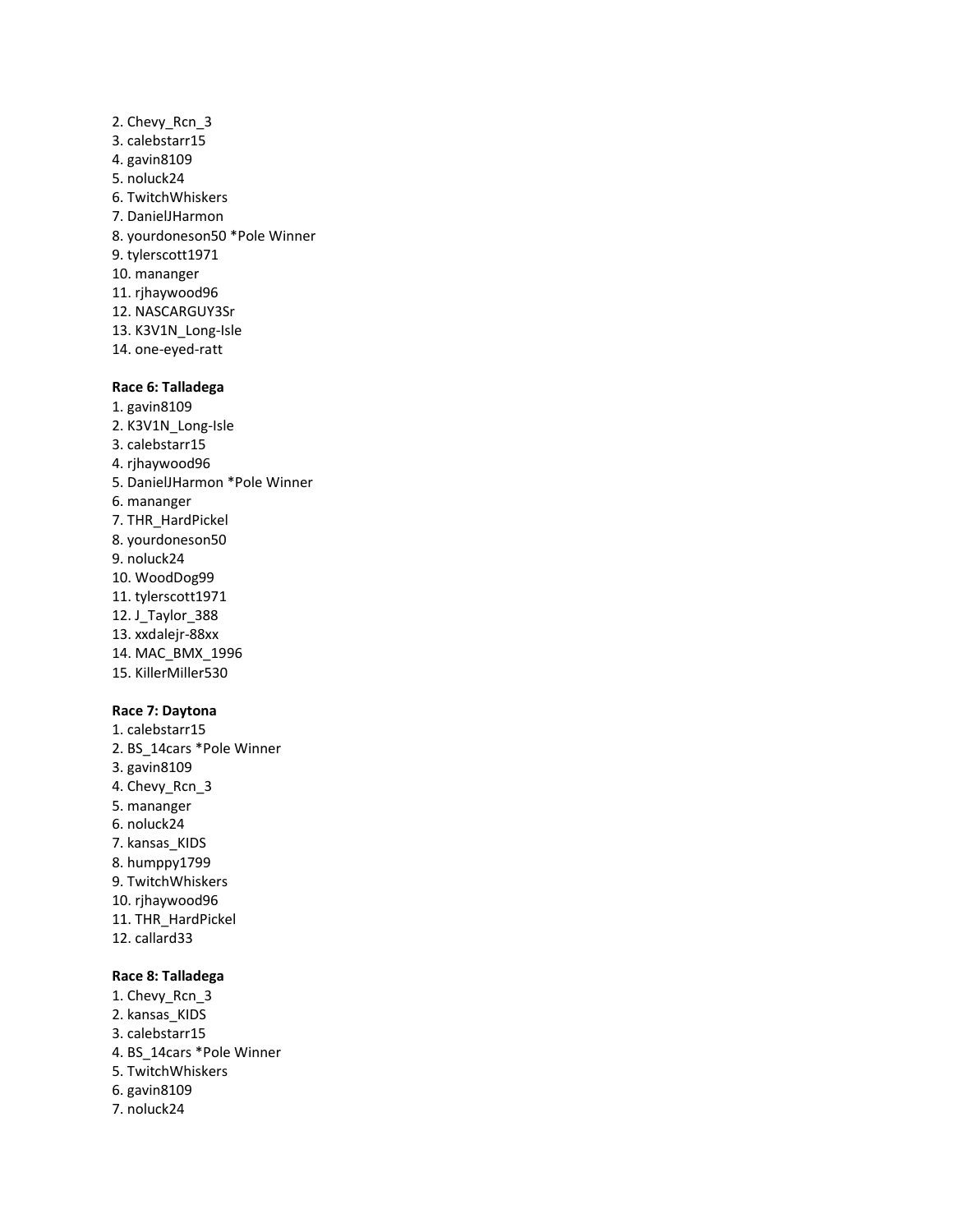8. rjhaywood96 9. humppy1799 10. mananger 11. THR\_HardPickel 12. KillerMiller530 13. callard33 14. NASCAR\_23 15. GORDON24APHXAZ

# **Season 2 NOSSCAR Pro Touring Series Final Standings**

1. calebstarr15: 158 \*1 win 2. gavin8109: 147 \*1 win 3. DanielJHarmon: 123 \*1 win 4. mananger: 123 5. THR\_HardPickel: 123 \*1 win 6. rjhaywood96: 113 \*1 win \***ROOKIE OF THE YEAR** 7. Chevy\_Rcn\_3: 97 \*1 win 8. tylerscott1971: 90 9. BS\_14cars: 86 10. J\_Taylor\_388: 73 \*1 win 11. K3V1N\_Long-Isle: 69 \*1 win 12. noluck24: 67 13. humppy1799: 60 14. one-eyed-ratt: 53 15. TwitchWhiskers: 47 16. kansas\_KIDS: 44 17. NASCARGUY3Sr: 41 18. Ekillz24: 30 19. yourdoneson50: 29 20. callard33: 27 21. Smokinu: 26 22. justken03: 19 23. KillerMiller530: 17 24. NASCAR\_23: 15 25. WoodDog99: 13 26. dextor111: 11 27. DonMega2000: 11 28. xxdalejr-88xx: 9 29. MAC\_BMX\_1996: 8 30. GORDON24APHXAZ: 7

## **Season 3 NOSSCAR Pro Touring Series Race Results**

#### **Race 1: Watkins Glen**

1. Larson-ROCKS321 \*Pole Winner 2. kknd\_cliffprice 3. calebstarr15 4. rjhaywood96 5. KODIAK-223 6. mananger 7. kansas\_KIDS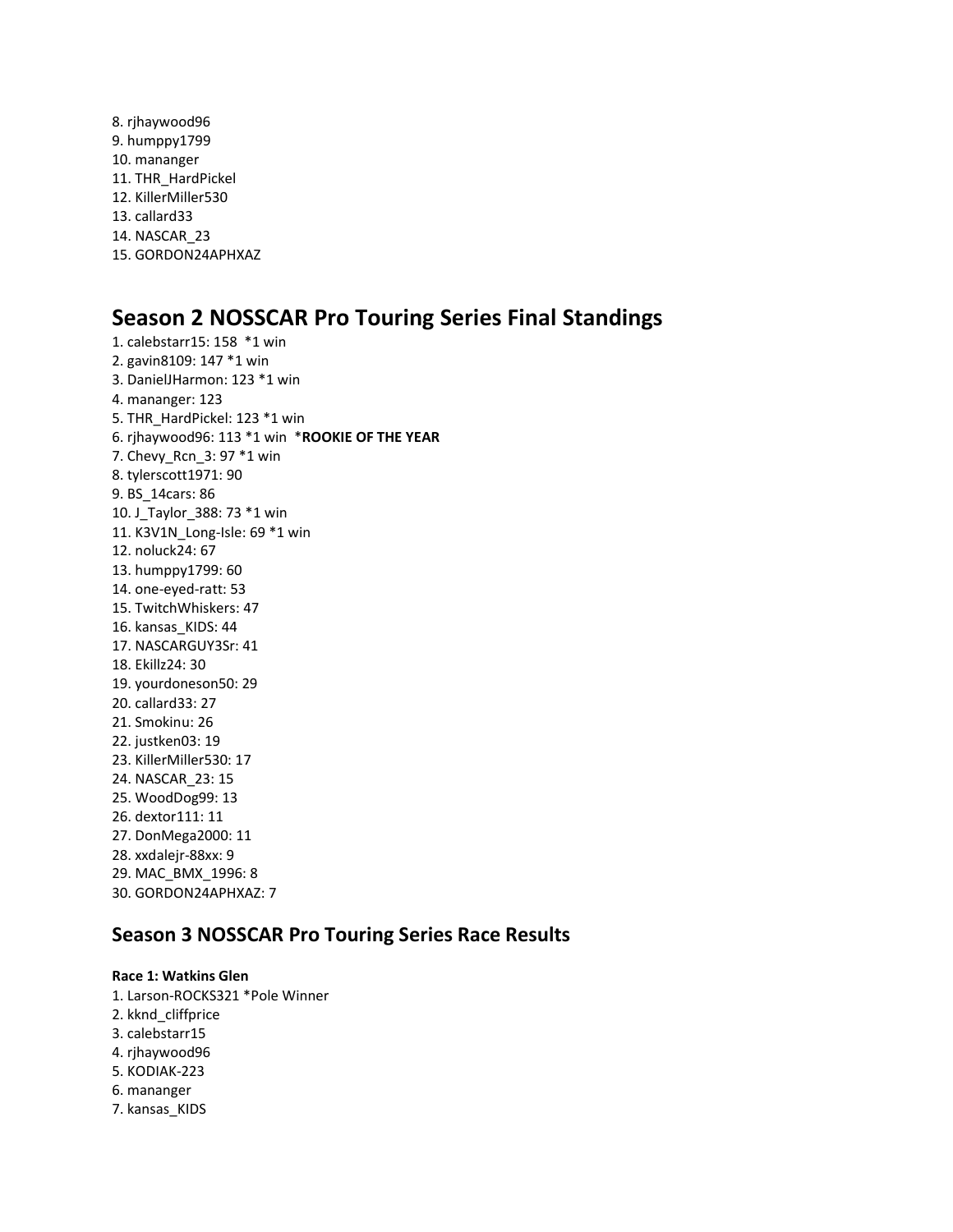8. TwitchWhiskers 9. rockinlunatic85 10. Virus Racing 11. snowwolf-sniper 12. noluck24 13. Mr\_Jitter\_Bug 14. nkh429 15. ATM2RACING

#### **Race 2: Richmond**

1. Larson-Racing42 \*Pole Winner 2. DanielJHarmon 3. humppy1799 4. mananger 5. gavin8109 6. tylerscott1971 7. calebstarr15 8. rjhaywood96 9. rockinlunatic85 10. KillerMiller530 11. Kayla\_H\_420 12. SPUDZSEVENFOLD

#### **Race 3: Sonoma**

1. Larson-Racing42 2. kknd\_cliffprice \*Pole Winner 3. mananger 4. rjhaywood96 5. humppy1799 6. kansas\_KIDS 7. tylerscott1971 8. noluck24 9. one-eyed-ratt 10. gavin8109 11. TwitchWhiskers 12. Nuthead69

#### **Race 4: Charlotte (night)**

1. Larson-Racing42 \*Pole Winner 2. BONGALASAURUS42 3. dextor111 4. TwitchWhiskers 5. tylerscott1971 6. mananger 7. one-eyed-ratt 8. kknd\_cliffprice 9. rjhaywood96 10. K3V1N\_Long-Isle 11. snowwolf-sniper 12. nkh429 13. DrifterHero88 14. Mamba1519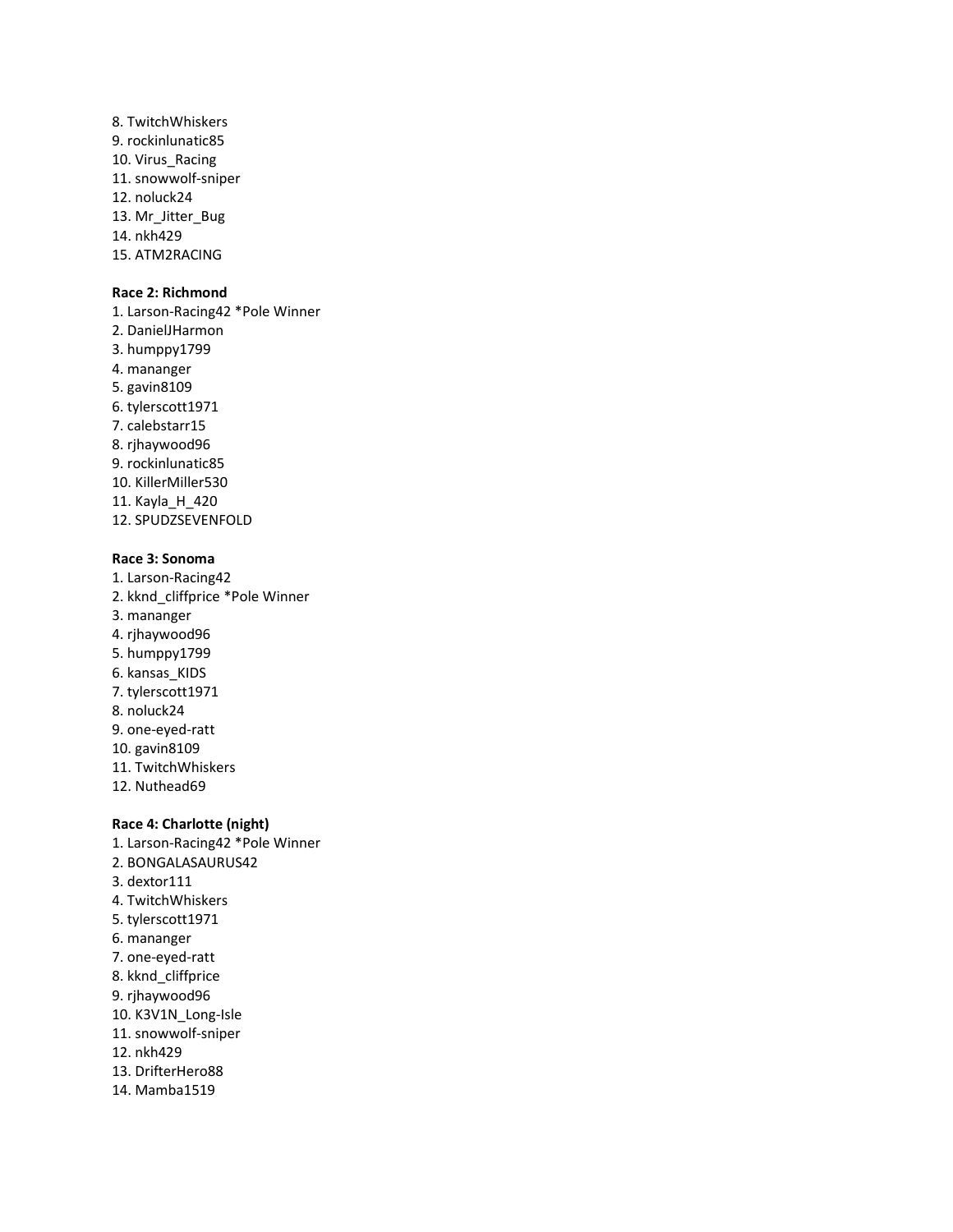#### **Race 5: Watkins Glen #2**

- 1. Larson-Racing42 \*Pole Winner
- 2. mananger
- 3. KODIAK-223
- 4. rjhaywood96
- 5. DanielJHarmon
- 6. tylerscott1971
- 7. chase\_daboss78
- 8. one-eyed-ratt
- 9. TwitchWhiskers
- 10. Smokinu
- 11. noluck24
- 12. DrifterHero88

### **Race 6: Texas**

- 1. kknd\_cliffprice 2. BONGALASAURUS42 3. Larson-Racing42 4. gavin8109 5. rjhaywood96 6. RJ\_Johnson514 7. mananger \*Pole Winner 8. dextor111 9. K3V1N\_Long-Isle 10. humppy1799 11. smokin\_joe63
- 12. Mr\_Jitter\_Bug

## **Race 7: Phoenix**

1. justken03 2. BONGALASAURUS42 3. Larson-Racing42 \*Pole Winner 4. mananger 5. rjhaywood96 6. humppy1799 7. gavin8109 8. KODIAK-223 9. DRIVER881973 10. dextor111 11. tylerscott1971 12. rj\_johnson514 13. smokin\_joe63 14. noluck24 15. ATM2RACING 16. Nuthead69

## **Race 8: Sonoma #2**

1. Larson-Racing42 \*Pole Winner 2. mananger 3. rjhaywood96 4. BONGALASAURUS42 5. kansas\_KIDS 6. dextor111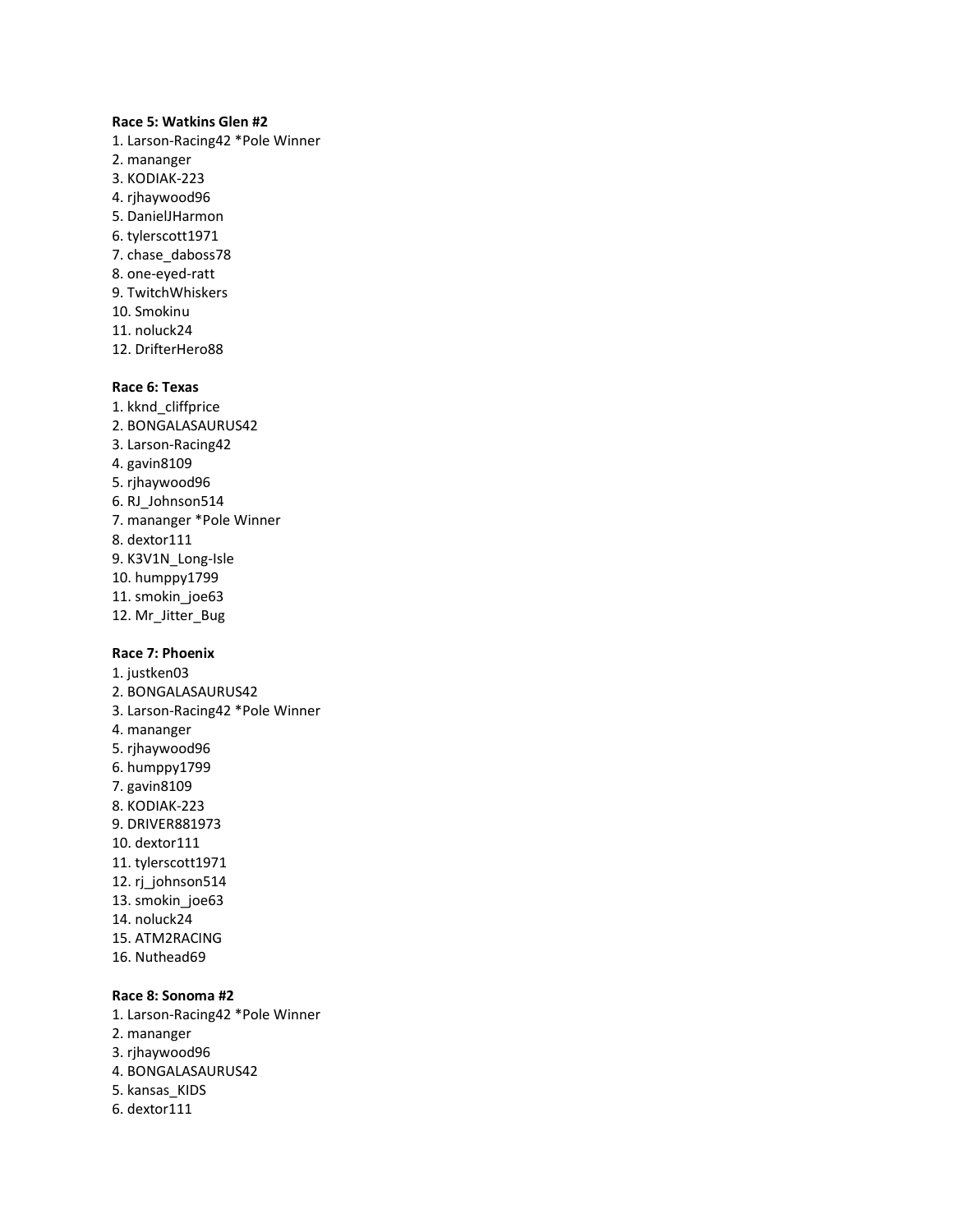7. noluck24 8. humppy1799 9. RJ\_Johnson514 10. Smokinu

## **Race 9: Atlanta**

1. Larson-Racing42 \*Pole Winner 2. mananger 3. dextor111 4. KODIAK-223 5. WoodDog99 6. Juicy\_J\_1998 7. K3V1N\_Long-Isle 8. BONGALASAURUS420 9. KillerMiller530 10. jr88nascar 11. rjhaywood96 12. tylerscott1971 13. THR\_Danica2.0 14. Fedder21

### **Race 10: Bristol (night)**

1. humppy1799 2. tylerscott1971 3. Larson-Racing42 4. BONGALASAURUS42 5. THR\_Danica2.0 6. KillerMiller530 7. WoodDog99 8. mananger 9. CGBristolMan14 10. gavin8109 11. K3V1N\_Long-Isle 12. rjhaywood96 13. Juicy\_J\_1998 14. DMawesome101

#### **Race 11: Sonoma #3**

1. Larson-Racing42 \*Pole Winner 2. mananger 3. rjhaywood96 4. kansas\_KIDS 5. dextor111 6. humppy1799 7. DustinBrown133 8. KillerMiller530 9. slitstriderFTW 10. jr88nascar

## **Race 12: Watkins Glen #3**

- 1. rjhaywood96
- 2. mananger
- 3. humppy1799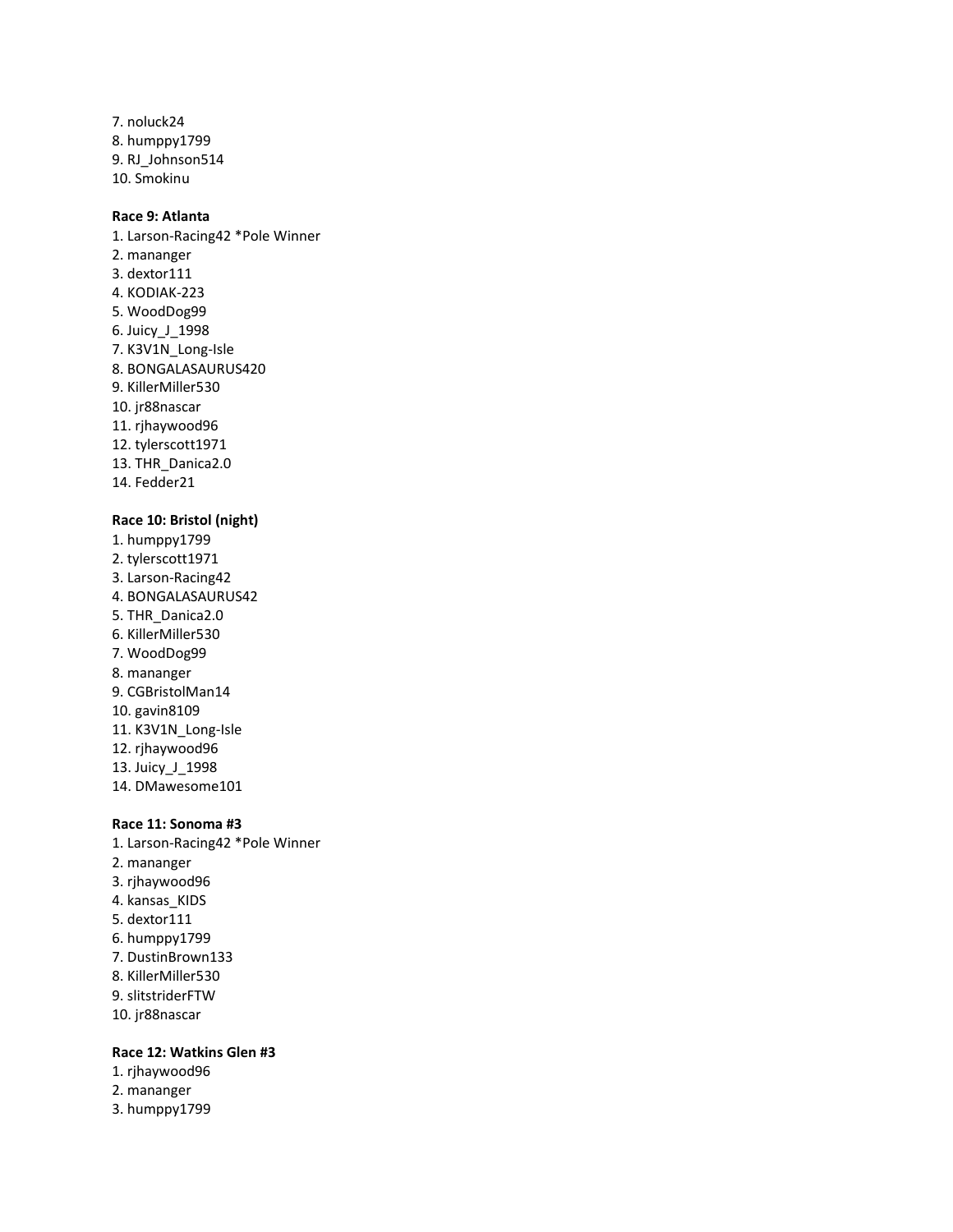- 4. Larson-Racing42 \*Pole Winner 5. libro2013 6. KillerMiller530 7. dextor111 8. gavin8109 9. Juicy\_J\_1998 10. calebstarr15 11. one-eyed-ratt 12. tylerscott1971
- 13. noluck24

## **Race 13: Martinsville**

1. THROBBINGVEIN31 2. Larson-Racing42 \*Pole Winner 3. mananger 4. humppy1799 5. kansas\_KIDS 6. Juicy\_J\_1998 7. justken03 8. rjhaywood96 9. BS\_14cars 10. libro2013 11. THR\_Danica2.0 12. KillerMiller530 13. Fedder21 14. Mr\_Jitter\_Bug

#### **Race 14: Dover**

1. THROBBINGVEIN31 2. mananger 3. tylerscott1971 4. K3V1N\_Long-Isle 5. humppy1799 6. KillerMiller530 7. Larson-Racing42 \*Pole Winner 8. kknd\_cliffprice 9. rjhaywood96 10. libro2013 11. DrifterHero88 12. nkh429 13. Mamba1519

### **Race 15: Las Vegas**

1. kansas\_KIDS 2. dextor111 3. mananger 4. BONGALASAURUS42 5. K20051977 6. humppy1799 7. calebstarr15 8. Juicy\_J\_1998 9. K3V1N\_Long-Isle 10. jr88nascar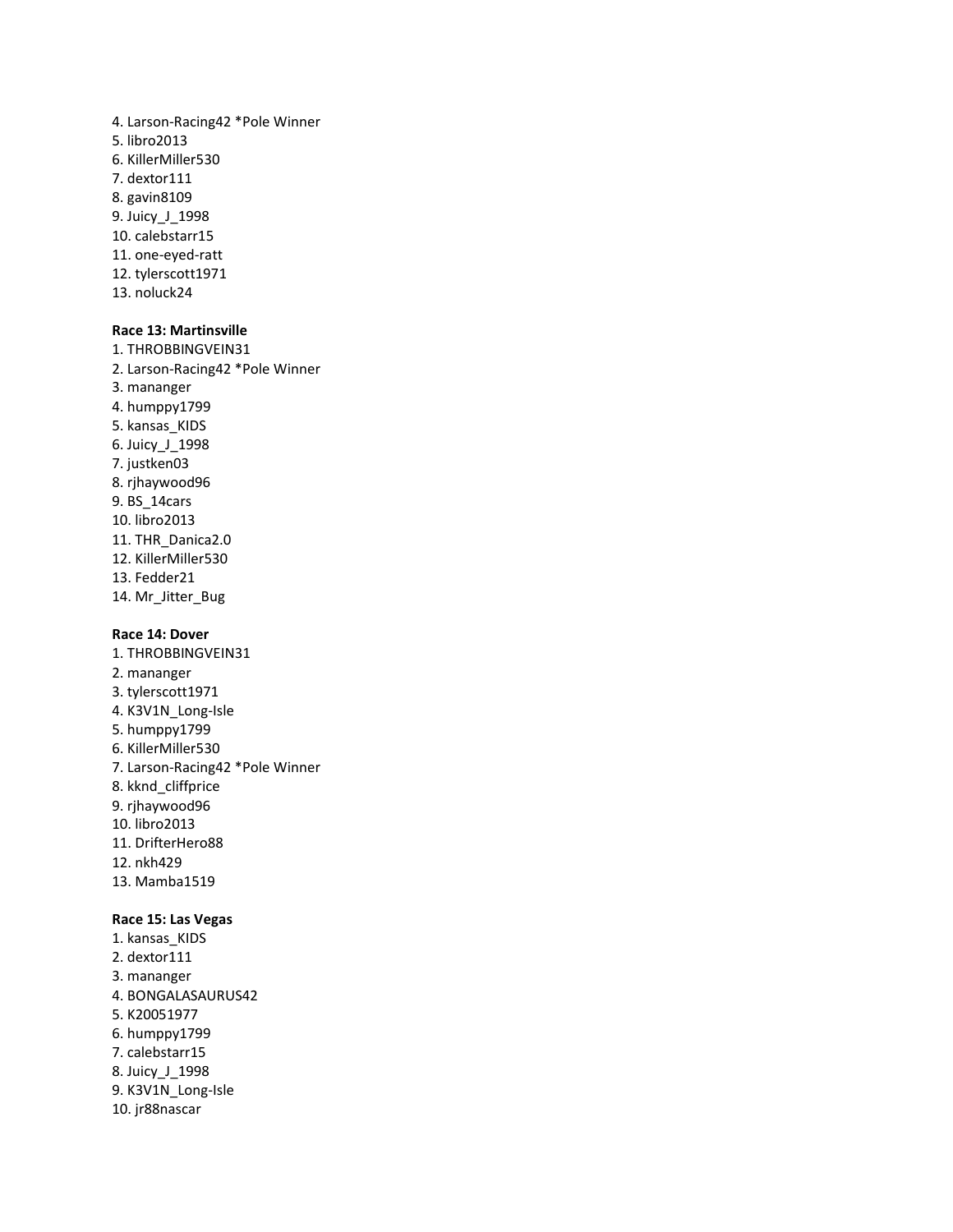11. tylerscott1971 12. Fedder21 13. momemtum 14. DMawesome101 15. THROBBINGVEIN31 16. Larson-Racing42 \*Pole Winner

## **SEASON 3 NOSSCAR Pro Touring Series Points Standings**

1. Larson-ROCKS321: 345 \*8 wins 2. mananger: 300 3. rjhaywood96: 232 \*1 win 4. humppy1799: 198 \*1 win 5. tylerscott1971: 150 6. BONGALASAURUS42: 139 7. dextor111: 138 8. kansas\_KIDS: 108 \*1 win 9. kknd\_cliffprice: 103 \*1 win 10. KillerMiller530: 98 11. gavin8109: 91 12. K3V1N\_Long-Isle: 85 13. KODIAK-223: 70 14. Juicy\_J\_1998: 69 15. noluck24: 67 16. calebstarr15: 64 17. THROBBINGVEIN31: 60 \*2 wins 18. TwitchWhiskers: 56 19. one-eyed-ratt: 54 20. justken03: 41 \*1 win 21. libro2013: 41 22. DanielJHarmon: 40 23. RJ\_Johnson514: 39 24. THR\_Danica2.0: 38 25. jr88nascar: 38 26. WoodDog99: 33 27. DrifterHero88: 30 28. nkh429: 28 29. Fedder21: 27 30. Mr\_Jitter\_Bug: 27 31. rockinlunatic85: 26 32. Smokinu: 24 33. snowwolf-sniper: 22 34. smokin\_joe63: 21 35. K20051977: 17 36. Mamba1519: 17 37. DMawesome101: 16 38. Nuthead69: 16 39. chase\_daboss78: 15 40. DustinBrown133: 15 41. ATM2RACING: 14 42. BS\_14cars: 13 43. DRIVER881973: 13 44. CGBristolMan14: 13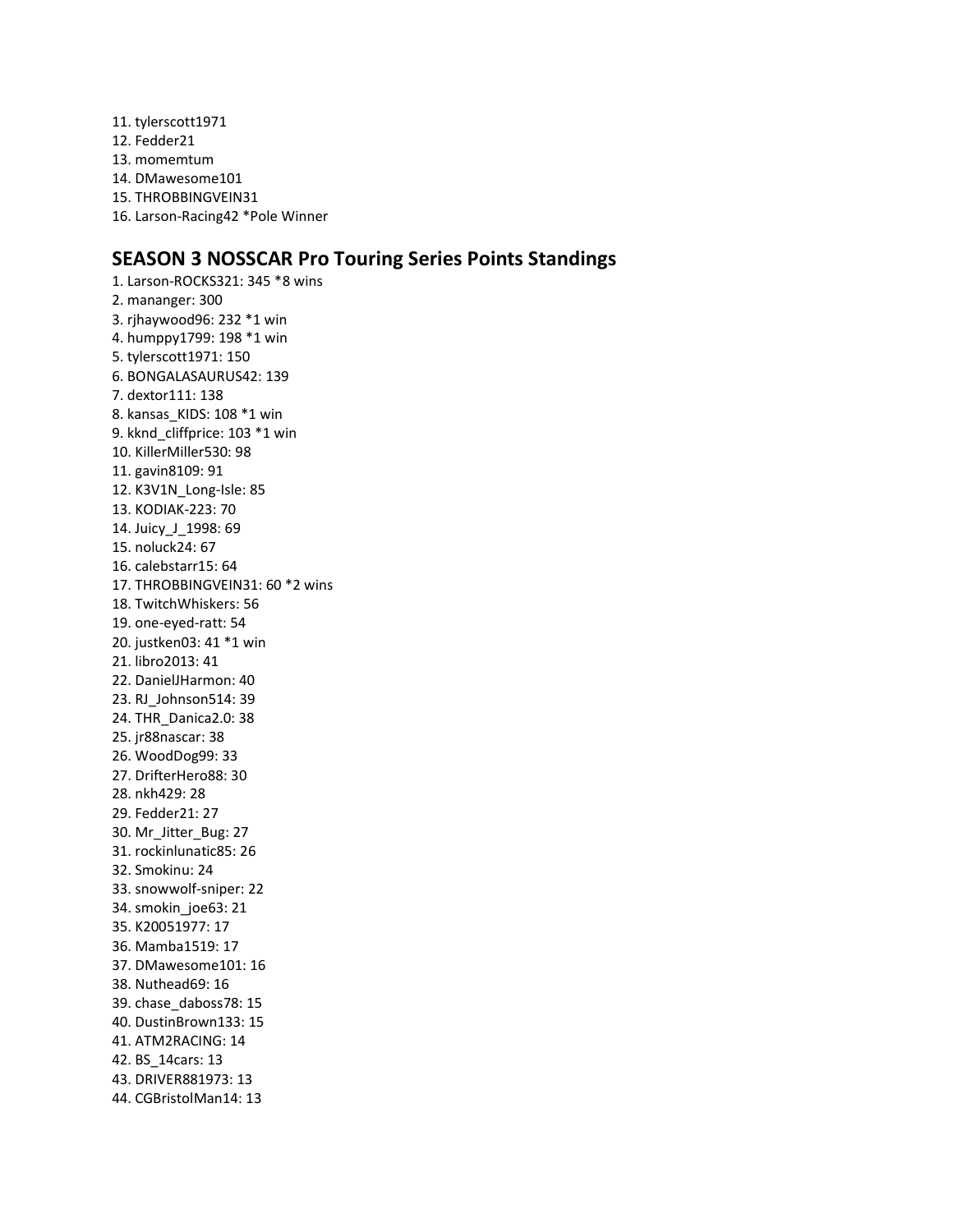45. slitstriderFTW: 13 46. Virus\_Racing: 12 47. Kayla\_H\_420: 11 48. SPUDZSEVENFOLD: 10 49. momemtum: 9

# **Season 4 NOSSCAR Mananger Series Race Results**

### **Race 1: Watkins Glen**

- 1. Gary Ladomirak Jr.
- 2. Daniel Harmon
- 3. Cody Vaughn
- 4. RJ Haywood
- 5. Kaitlyn Lohr
- 6. Jeffery Robinson Jr.
- 7. O.E. Ratt
- 8. Michael Shoemaker Rere
- 9. Caleb Lopez

10. Jordan Green \*Pole Winner

## **Race 2: Richmond**

- 1. Caleb Lopez
- 2. Gary Ladomirak Jr. \*Pole Winner
- 3. Jordan Green
- 4. Daniel Harmon
- 5. Jeffery Robinson Jr.
- 6. Michael Shoemaker Rere
- 7. O.E. Ratt
- 8. Kaitlyn Lohr
- 9. RJ Haywood
- 10. Cody Vaughn
- 11. Eddy Fikes

### **Race 3: Sonoma**

- 1. Gary Ladomirak Jr. 2. Jordan Green \*Pole Winner
- 3. RJ Haywood
- 4. Jeffery Robinson Jr.
- 5. Caleb Lopez
- 6. Kaitlyn Lohr
- 7. Daniel Harmon
- 8. Cody Vaughn
- 9. O.E. Ratt
- 10. Eddy Fikes

### **Race 4: Charlotte (night)**

- 1. Eddy Fikes
- 2. Jordan Green \*Pole Winner
- 3. Matt Tetmeyer
- 4. Kaitlyn Lohr
- 5. Jeffery Robinson Jr.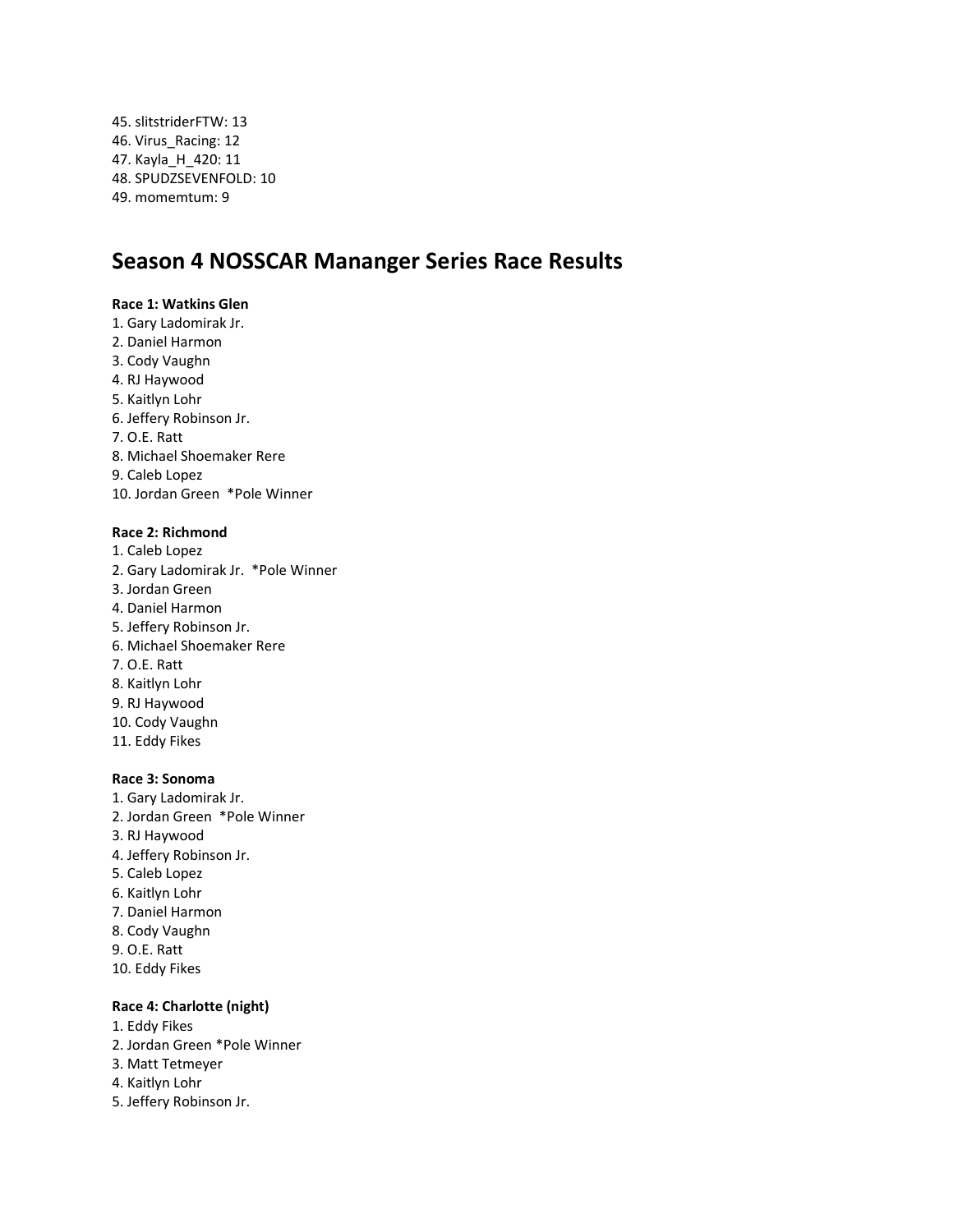6. Caleb Lopez 7. Cody Vaughn 8. Bryan Wiggins 9. RJ Haywood 10. Elijah Reeves \*DQ

## **Race 5: Daytona (day)**

1. Matt Tetmeyer \*Pole Winner 2. Kaitlyn Lohr 5. Eddy Fikes 4. Caleb Lopez 5. Austin Fedder 6. RJ Haywood 7. Gary Ladomirak Jr. 8. Jordan Green 9. Bryan Wiggins 10. Cody Vaughn 11. Elijah Reeves \*DQ

## **Race 6: Chicagoland**

- 1. Jordan Green \*Pole Winner 2. Eddy Fikes 3. Tyler McMurter 4. Caleb Lopez 5. RJ Haywood 6. Matt Tetmeyer 7. Kaitlyn Lohr 8. Jeffery Robinson Jr. 9. Austin Fedder 10. Elijah Reeves \*DQ **Race 7: Texas (day)** 1. Jordan Green \*Pole Winner 2. Matt Tetmeyer
- 3. Tyler McMurter 4. Jeffery Robinson Jr. 5. Brett Baker 6. Eddy Fikes 7. Daniel Harmon 8. Caleb Lopez 9. Kaitlyn Lohr 10. Austin Fedder 11. RJ Haywood 12. Elijah Reeves \*DQ

## **Race 8: Phoenix**

- 1. Matt Tetmeyer 2. Eddy Fikes 3. Jeffery Robinson Jr.
- 4. Kaitlyn Lohr
- 5. RJ Haywood
- 6. Daniel Harmon
- 7. Caleb Lopez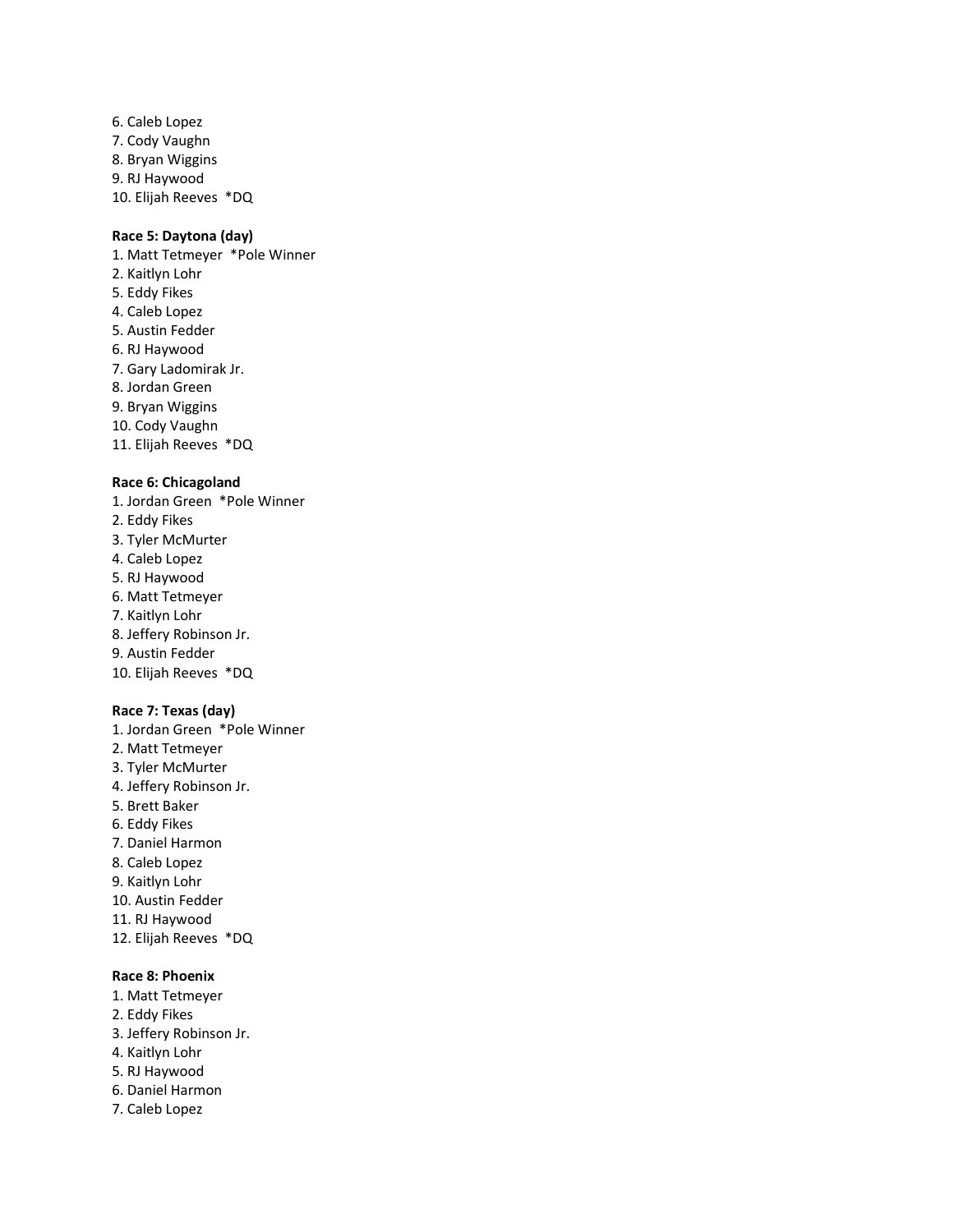8. Dustin McClintlock 9. Tyler McMurter 10. Jordan Green \*Pole Winner 11. Brett Baker 12. Austin Fedder 13. Elijah Reeves \*DQ

#### **Race 9: Talladega**

1. Jordan Green 2. Caleb Lopez 3. Dustin McClintlock 4. Jeffery Robinson Jr. 5. Kaitlyn Lohr 6. Eddy Fikes 7. Tyler McMurter 8. Matt Tetmeyer \*Pole Winner 9. Daniel Harmon 10. RJ Haywood 11. Brett Baker 12. Elijah Reeves \*DQ

#### **Race 10: Atlanta (day)**

1. Gary Ladomirak Jr. 2. Dustin McClintlock 3. Jordan Green \*Pole Winner 4. Matt Tetmeyer 5. Tyler McMurter 6. Chase English 7. Jeffery Robinson Jr. 8. Luke Barnett 9. Caleb Lopez 10. RJ Haywood 11. J.B.J. 12. Eddy Fikes 13. Austin Fedder 14. Kaitlyn Lohr 15. Cody Vaughn 16. Elijah Reeves \*DQ

## **Race 11: Kentucky**

1. Jordan Green 2. Chase English 3. Tyler McMurter 4. Gary Ladomirak Jr. \*Pole Winner 5. Matt Tetmeyer 6. Caleb Lopez 7. Jeffery Robinson Jr. 8. Dustin McClintlock 9. J.B.J. 10. Austin Fedder 11. Kaitlyn Lohr 12. RJ Haywood 13. Luke Barnett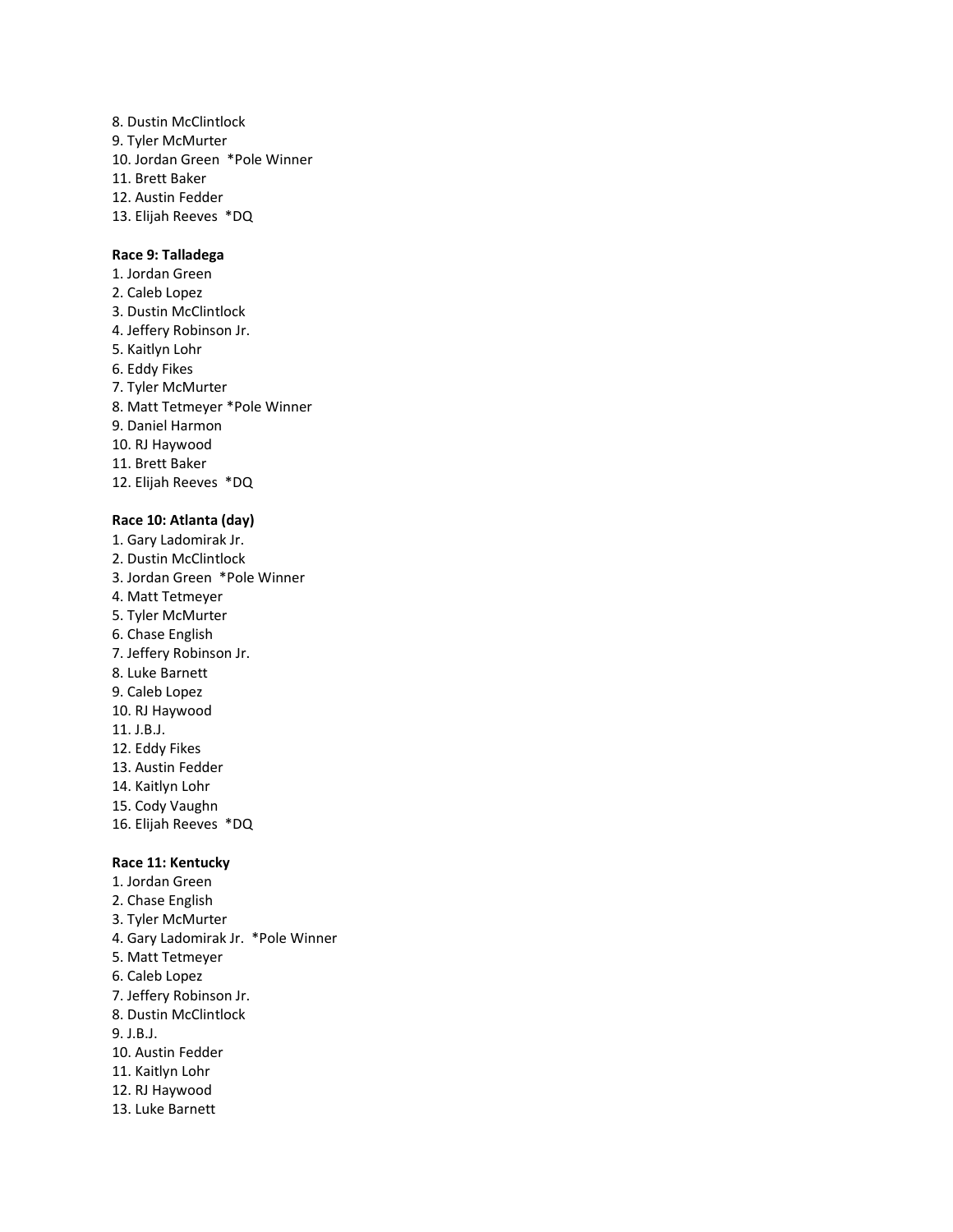## 14. Elijah Reeves \*DQ

### **Race 12: Bristol (night)**

- 1. Gary Ladomirak Jr.
- 2. Matt Tetmeyer
- 3. Dustin McClintlock
- 4. RJ Haywood
- 5. Tyler McMurter
- 6. Kaitlyn Lohr
- 7. Jeffery Robinson Jr.
- 8. Caleb Lopez
- 9. J.B.J.
- 10. Chase English
- 11. Austin Fedder
- 12. Jordan Green \*Pole Winner
- 13. Elijah Reeves \*DQ

#### **Race 13: Sonoma #2**

- 1. Gary Ladomirak Jr. \*Pole Winner 2. Jordan Green
- 3. Tyler McMurter
- 4. Caleb Lopez
- 5. RJ Haywood
- 6. Kaitlyn Lohr
- 7. Dustin McClintlock
- 8. Matt Tetmeyer
- 9. Austin Fedder
- 10. Elijah Reeves \*DQ

#### **Race 14: Talladega #2**

- 1. Daniel Harmon 2. Gary Ladomirak Jr. 3. RJ Haywood 4. Matt Tetmeyer \*Pole Winner 5. Jordan Green 6. Tyler McMurter 7. Dustin McClintlock 8. Caleb Lopez 9. Kaitlyn Lohr 10. Allen Richardson 11. Austin Fedder
- 12. Elijah Reeves \*DQ

### **Race 15: Watkins Glen #2**

- 1. Jordan Green \*Pole Winner
- 2. Caleb Lopez
- 3. Tyler McMurter
- 4. Matt Tetmeyer
- 5. Daniel Harmon
- 6. RJ Haywood
- 7. Dustin McClintlock
- 8. Gary Ladomirak Jr.
- 9. Allen Richardson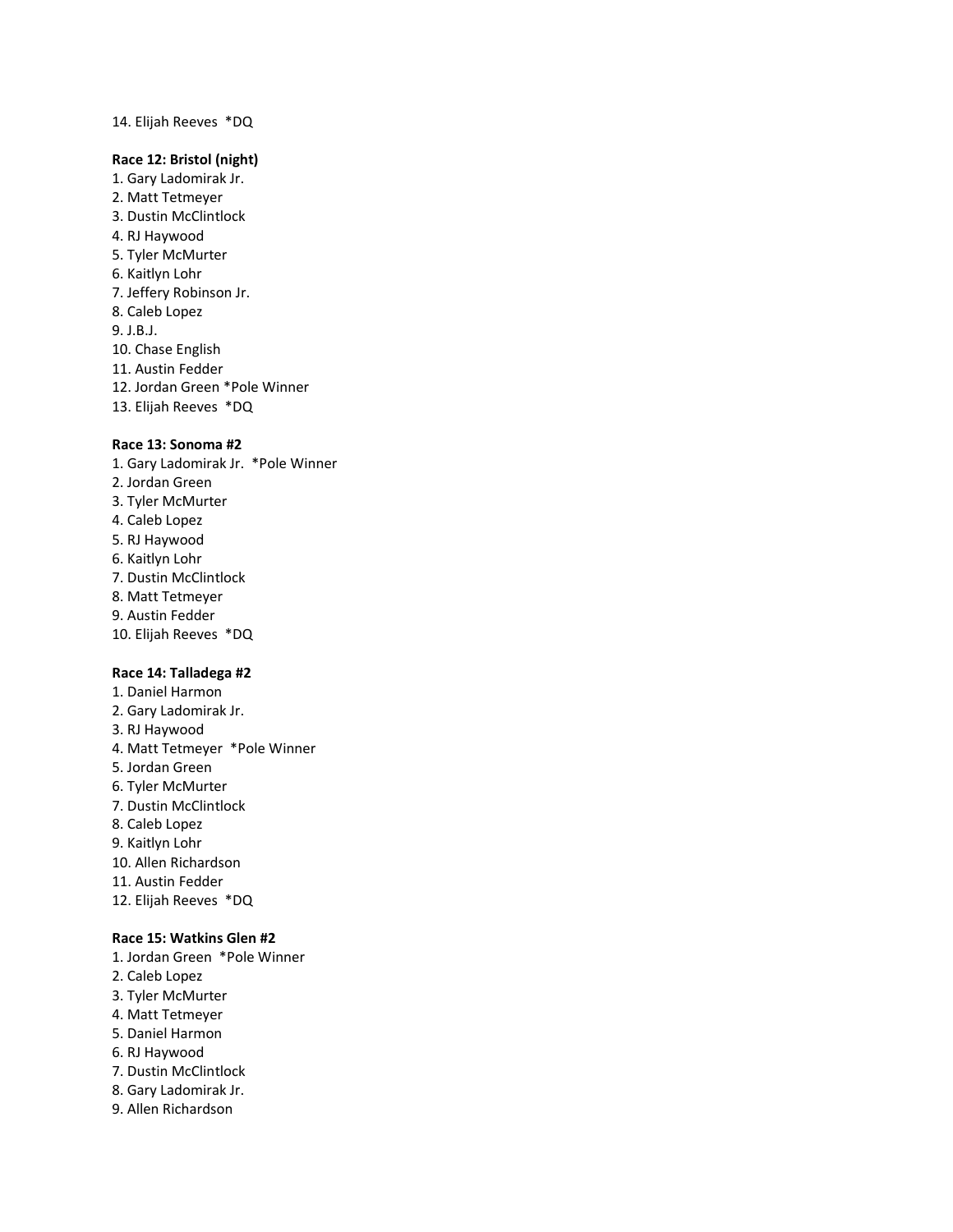10. Austin Fedder 11. Kaitlyn Lohr 12. Elijah Reeves \*DQ

### **Race 16: Martinsville**

1. Tyler McMurter 2. Jordan Green \*Pole Winner 3. Luke Barnett 4. Matt Tetmeyer 5. Caleb Lopez 6. Dustin McClintlock 7. Frank Edwards 8. Jeffery Robinson Jr. 9. RJ Haywood 10. Kaitlyn Lohr 11. Austin Fedder 12. Elijah Reeves \*DQ

#### **Race 17: Dover**

1. Jordan Green \*Pole Winner 2. Frank Edwards 3. RJ Haywood 4. Dustin McClintlock 5. Kaitlyn Lohr 6. Matt Tetmeyer 7. Caleb Lopez 8. Tyler McMurter 9. Luke Barnett 10. Jeffery Robinson Jr. 11. Austin Fedder 12. Elijah Reeves \*DQ

### **Race 18: Las Vegas**

1. Luke Barnett 2. Jordan Green 3. Jerry Ashley 4. Frank Edwards 5. Jeffery Robinson Jr. \*Pole Winner 6. Tyler McMurter 7. Kaitlyn Lohr 8. Austin Fedder 9. Dustin McClintlock 10. RJ Haywood 11. Caleb Lopez 12. Matt Tetmeyer 13. Elijah Reeves \*DQ

# **Season 4 NOSSCAR Mananger Series Final Standings**

1. Jordan Green: 365 \*6 wins 2. Caleb Lopez: 286 \*1 win 3. RJ Haywood: 261 4. Kaitlyn Lohr: 256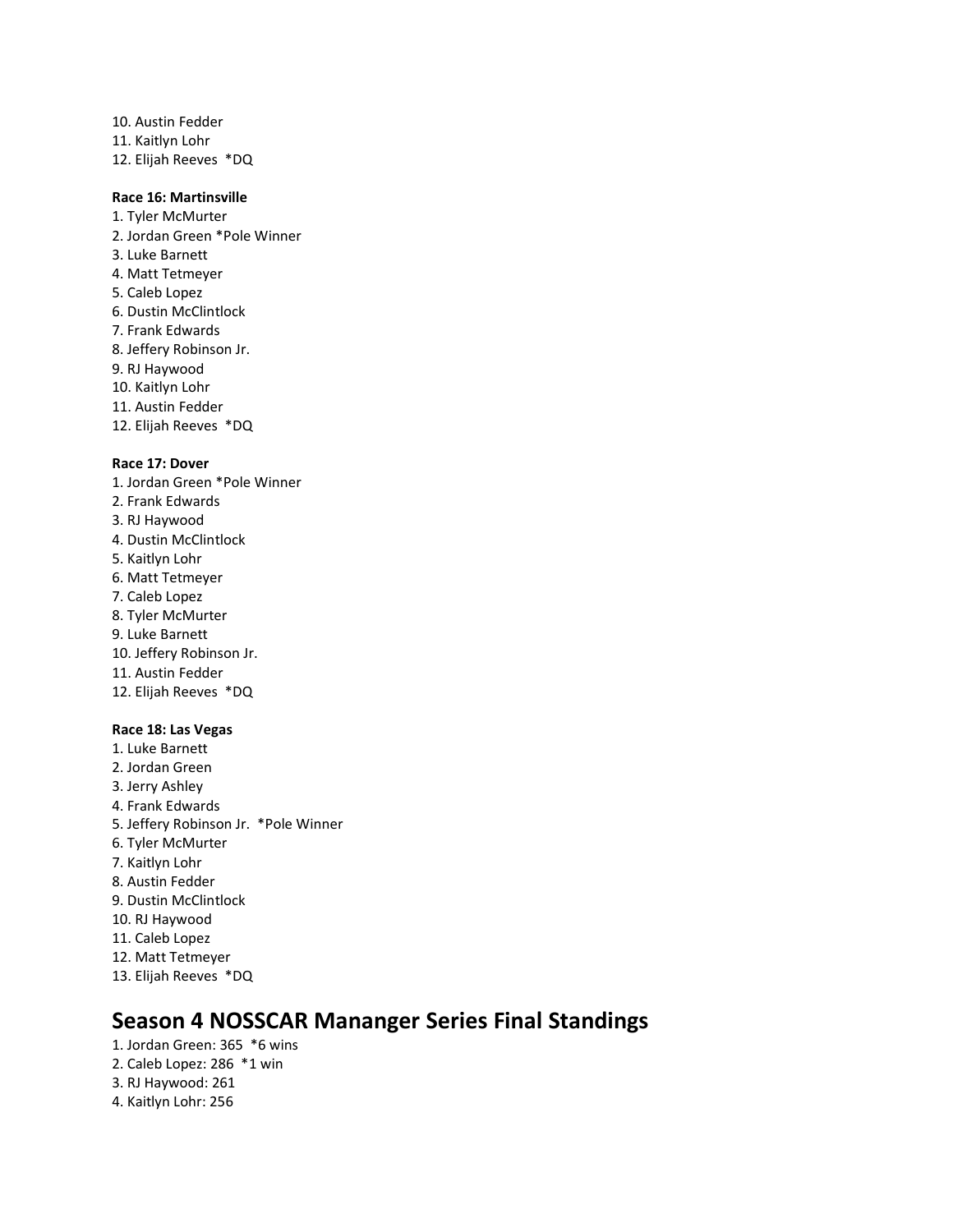5. Matt Tetmeyer: 251 \*2 wins 6. Tyler McMurter: 223 \*1 win 7. Gary Ladomirak Jr: 222 \*5 wins (R) 8. Jeffery Robinson Jr: 218 9. Dustin McClintlock: 169 10. Eddy Fikes: 146 \*1 win 11. Austin Fedder: 144 (R) 12. Daniel Harmon: 138 \*1 win 13. Luke Barnett: 77 \*1 win (R) 14. Cody Vaughn: 67 (R) 15. Frank Edwards: 51 16. Chase English: 46 (R) 17. O.E. Ratt: 43 18. Brett Baker: 37 (R) 19. J.B.J.: 34 (R) 20. Michael Shoemaker Rere: 30 21. Bryan Wiggins: 26 22. Allen Richardson: 23 23. Jerry Ashley: 18

## **2019 NOSSCAR Mananger Series Race Results (Season 5)**

#### **Race 1: Daytona Feb. 9**

- 1. Brett Baker
- 2. Kaitlyn Lohr
- 3. Caleb Lopez
- 4. Robert Lohman Sr.
- 5. Tyler McMurter
- 6. Jeffery Robinson Jr.
- 7. Daniel Harmon \*Pole Winner
- 8. Terry Sorenson
- 9. Gary Ladomirak Jr
- 10. RJ Haywood
- 11. Jordan Green
- 12. Jerry Ashley
- 13. Elijah Reeves \*DQ

#### **Race 2: Atlanta (day) Feb. 9**

- 1. Gary Ladomirak Jr.
- 2. Eddy Fikes
- 3. Caleb Lopez
- 4. Kaitlyn Lohr
- 5. Brett Baker
- 6. Tyler McMurter \*Pole Winner
- 7. RJ Haywood
- 8. Daniel Harmon
- 9. Jordan Green
- 10. Robert Lohman Sr.
- 11. Jeffery Robinson Jr.
- 12. Terry Sorenson
- 13. Elijah Reeves \*DQ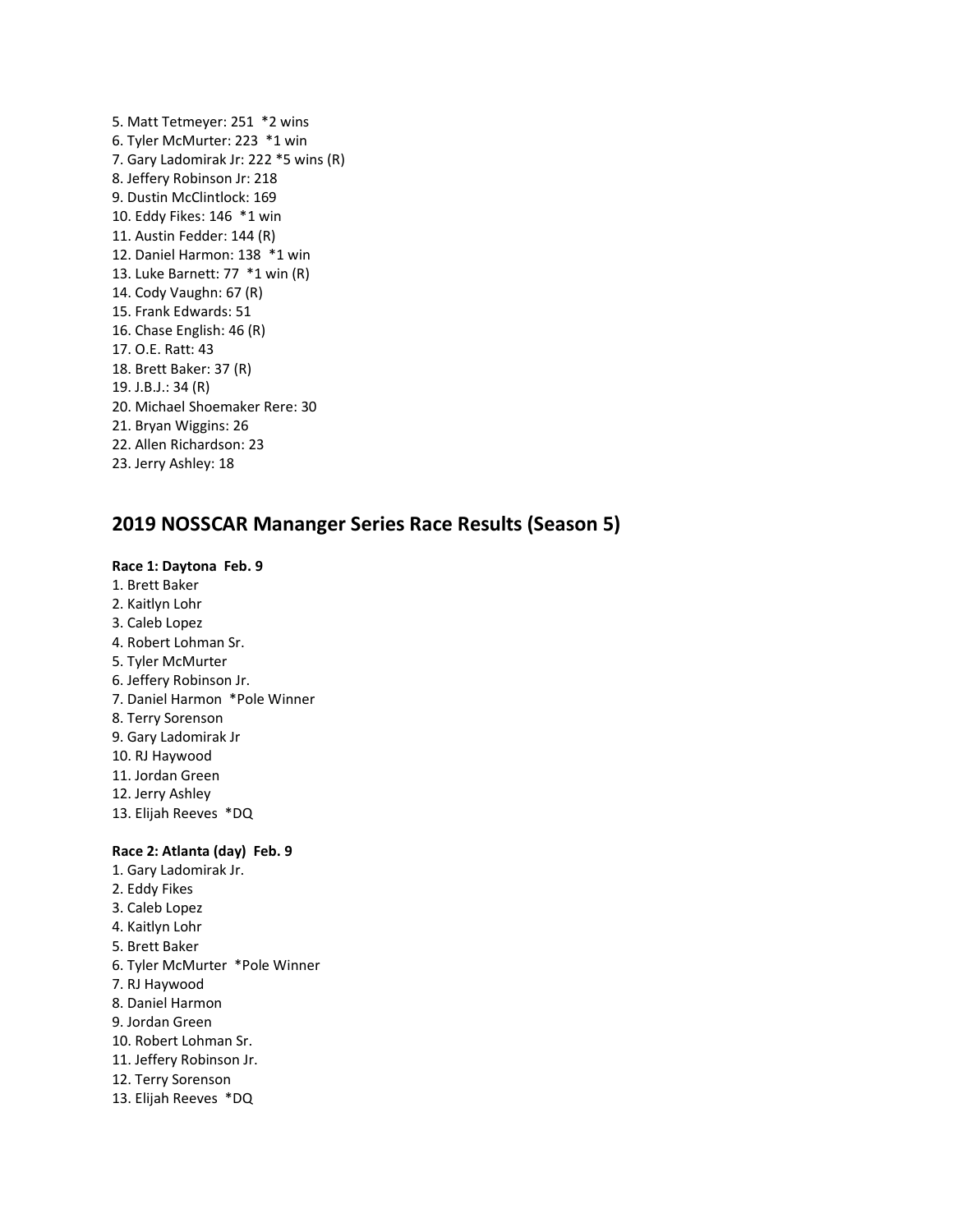#### **Race 3: Las Vegas Feb. 9**

1. Brett Baker 2. Tyler McMurter \*Pole Winner 3. Jordan Green 4. Daniel Harmon 5. Jeffery Robinson Jr. 6. Kaitlyn Lohr 7. Caleb Lopez 8. Terry Sorenson 9. Gary Ladomirak Jr. 10. Eddy Fikes 11. RJ Haywood 12. Robert Lohman Sr. 13. Elijah Reeves \*DQ

#### **Race 4: Phoenix Feb. 9**

- 1. Jordan Green
- 2. Tyler McMurter
- 3. Eddy Fikes
- 4. Jeffery Robinson Jr.
- 5. Kaitlyn Lohr
- 6. Caleb Lopez \*Pole Winner
- 7. RJ Haywood
- 8. Terry Sorenson
- 9. Daniel Harmon
- 10. Robert Lohman Sr.
- 11. Elijah Reeves \*DQ

### **Race 5: Texas (day) Feb. 9**

1. Jordan Green 2. Tyler McMurter 3. Eddy Fikes 4. Kaitlyn Lohr 5. Jeffery Robinson Jr. \*Pole Winner 6. Terry Sorenson 7. Caleb Lopez 8. Daniel Harmon 9. RJ Haywood 10. Elijah Reeves \*DQ

### **Race 6: Richmond Feb. 16**

1. Jordan Green 2. Shawn McNutt 3. Frank Edwards 4. Kaitlyn Lohr 5. RJ Haywood 6. Tyler McMurter \*Pole Winner 7. Terry Sorenson 8. Jerry Ashley 9. Jeffery Robinson Jr. 10. Robert Lohman Sr. 11. Eddy Fikes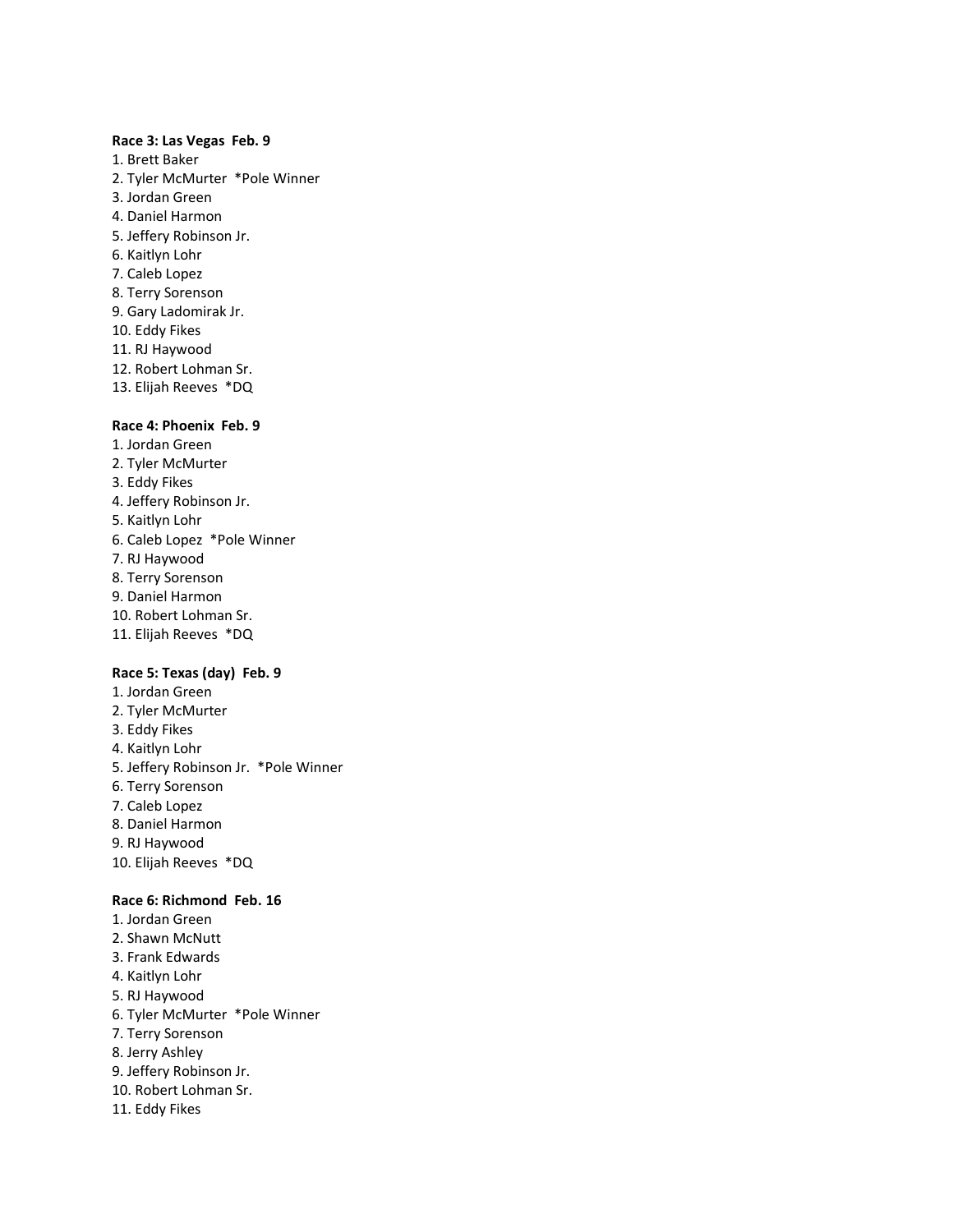12. Caleb Lopez 13. Elijah Reeves \*DQ

### **Race 7: Sonoma Feb. 16**

- 1. Jordan Green \*Pole Winner 2. RJ Haywood 3. Tyler McMurter 4. Shawn McNutt 5. Jeffery Robinson Jr. 6. Kaitlyn Lohr 7. Jerry Ashley 8. Terry Sorenson 9. Frank Edwards 10. Robert Lohman Sr.
- 11. Caleb Lopez
- 12. Elijah Reeves \*DQ

#### **Race 8: Kansas Feb. 16**

1. Shawn McNutt 2. Jeffery Robinson Jr. 3. Gary Ladomirak Jr. 4. Tyler McMurter 5. Jerry Ashley 6. Jordan Green \*Pole Winner 7. RJ Haywood 8. Frank Edwards 9. Terry Sorenson 10. Kaitlyn Lohr 11. Robert Lohman Sr. 12. Kenny Adair 13. Elijah Reeves \*DQ

#### **Race 9: Charlotte (night) Feb. 16**

1. Tyler McMurter 2. Jordan Green 3. Jeffery Robinson Jr. 4. Jerry Ashley 5. Shawn McNutt 6. Gary Ladomirak Jr. \*Pole Winner 7. Frank Edwards 8. Terry Sorenson 9. Kaitlyn Lohr 10. RJ Haywood 11. Robert Lohman Sr. 12. Elijah Reeves \*DQ

#### **Race 10: Talladega Feb. 23**

- 1. Kaitlyn Lohr 2. Gary Ladomirak Jr. 3. Jordan Green 4. RJ Haywood \*Pole Winner 5. Jeffery Robinson Jr.
- 6. Tyler McMurter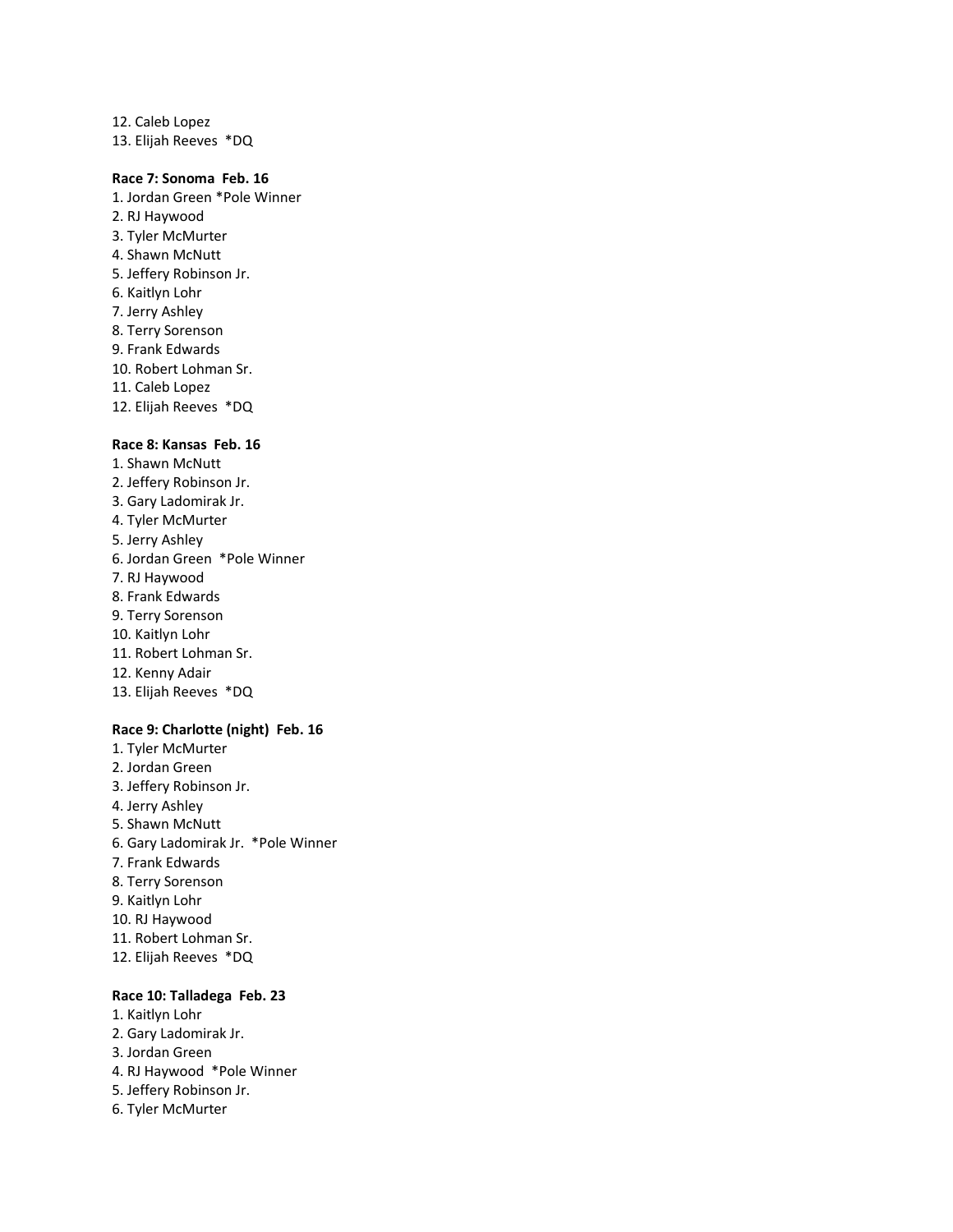7. Kenny Adair 8. Terry Sorenson 9. Jerry Ashley 10. Shawn McNutt 11. Kevin Long-Isle 12. Robert Lohman Sr. 13. Elijah Reeves \*DQ

#### **Race 11: Kentucky Feb. 23**

1. Tyler McMurter 2. Caleb Lopez 3. Eddy Fikes 4. Jeffery Robinson Jr. 5. Jerry Ashley 6. RJ Haywood 7. Shawn McNutt 8. Kevin Long-Isle 9. Terry Sorensen 10. Gary Ladomirak Jr. \*Pole Winner 11. Kaitlyn Lohr 12. Robert Lohman Sr. 13. Brett Baker 14. Elijah Reeves \*DQ

### **Race 12: Pocono Feb. 23**

- 1. Gary Ladomirak Jr.
- 2. Shawn McNutt
- 3. Jerry Ashley
- 4. RJ Haywood
- 5. Kevin Long-Isle
- 6. Terry Sorensen
- 7. Kaitlyn Lohr
- 8. Tyler McMurter \*Pole Winner
- 9. Robert Lohman Sr.
- 10. Eddy Fikes
- 11. Caleb Lopez
- 12. Jeffery Robinson Jr.
- 13. Elijah Reeves \*DQ

#### **Race 13: New Hampshire Feb. 23**

1. Tyler McMurter \*Pole Winner 2. Eddy Fikes 3. Gary Ladomirak Jr. 4. Shawn McNutt 5. Jeffery Robinson Jr. 6. Caleb Lopez 7. Jerry Ashley 8. Kaitlyn Lohr 9. Terry Sorensen 10. RJ Haywood 11. Kevin Long-Isle 12. Robert Lohman Sr. 13. Elijah Reeves \*DQ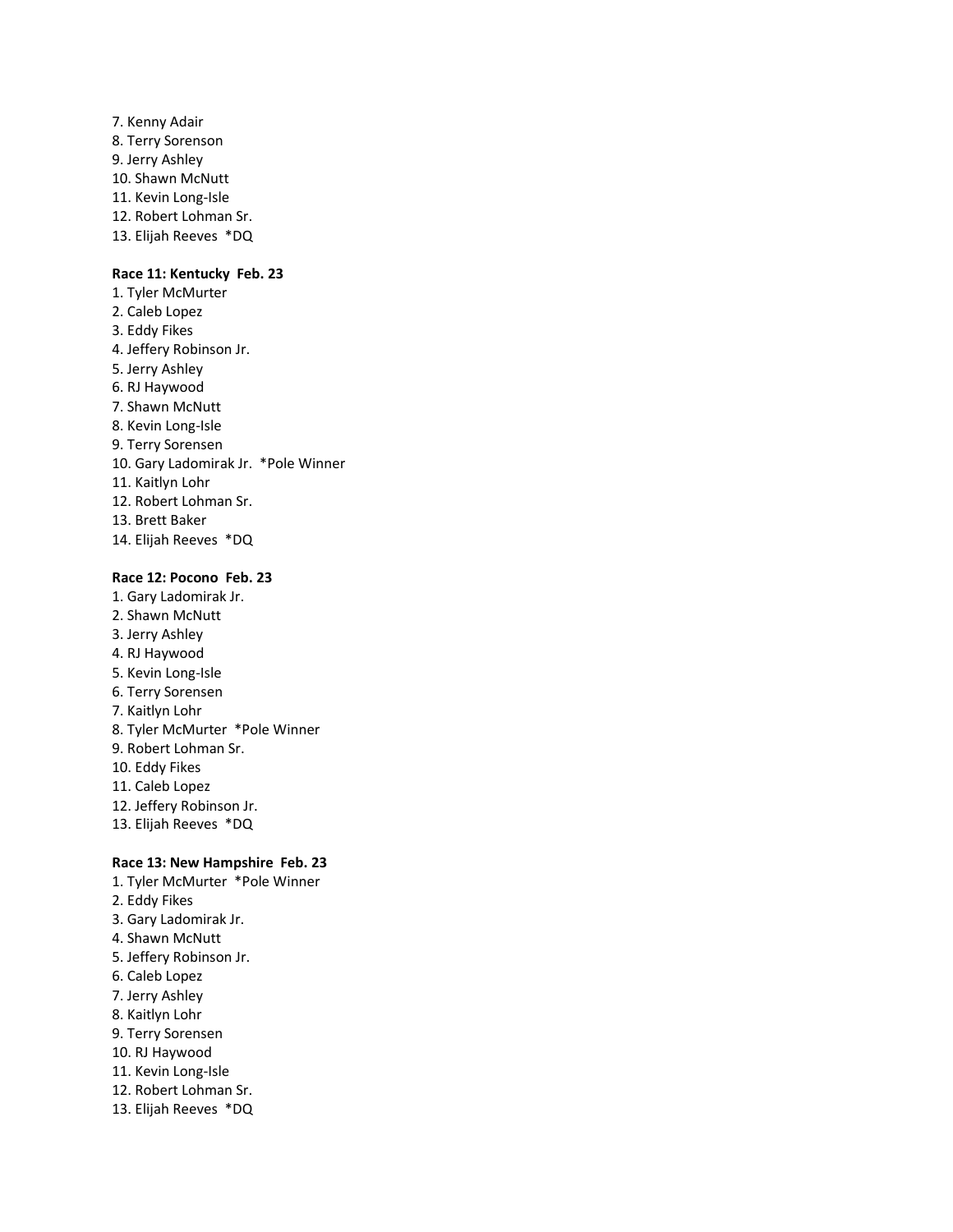#### **Race 14: Indianapolis Mar. 2**

1. Tyler McMurter \*Pole Winner 2. Eddy Fikes 3. Caleb Lopez 4. Jerry Ashley 5. Terry Sorensen 6. Shawn McNutt 7. RJ Haywood 8. Jeffery Robinson Jr. 9. Kaitlyn Lohr 10. Robert Lohman Sr. 11. Kevin Long-Isle 12. Gary Ladomirak Jr. 13. Elijah Reeves \*DQ

## **Race 15: Watkins Glen Mar. 2**

- 1. Caleb Lopez \*Pole Winner 2. Tyler McMurter 3. RJ Haywood 4. Jeffery Robinson Jr. 5. Kaitlyn Lohr 6. Jerry Ashley 7. Eddy Fikes 8. Shawn McNutt 9. Kevin Long-Isle 10. Terry Sorensen 11. Robert Lohman Sr. 12. Elijah Reeves \*DQ **Race 16: Bristol (night) Mar. 2** 1. Daniel Harmon
- 2. Jeffery Robinson Jr. 3. Bryan Wiggins 4. RJ Haywood 5. Kaitlyn Lohr 6. Jerry Ashley 7. Tyler McMurter 8. Caleb Lopez 9. Dave Marks Jr. 10. Terry Sorensen 11. Eddy Fikes 12. Colby Kins 13. Jordan Green \*Pole Winner 14. Robert Lohman Sr. 15. Frank Edwards 16. Kevin Long-Isle 17. Shawn McNutt 18. Elijah Reeves \*DQ

## **Race 17: Chicagoland Mar. 2**

1. Jordan Green \*Pole Winner 2. Jerry Ashley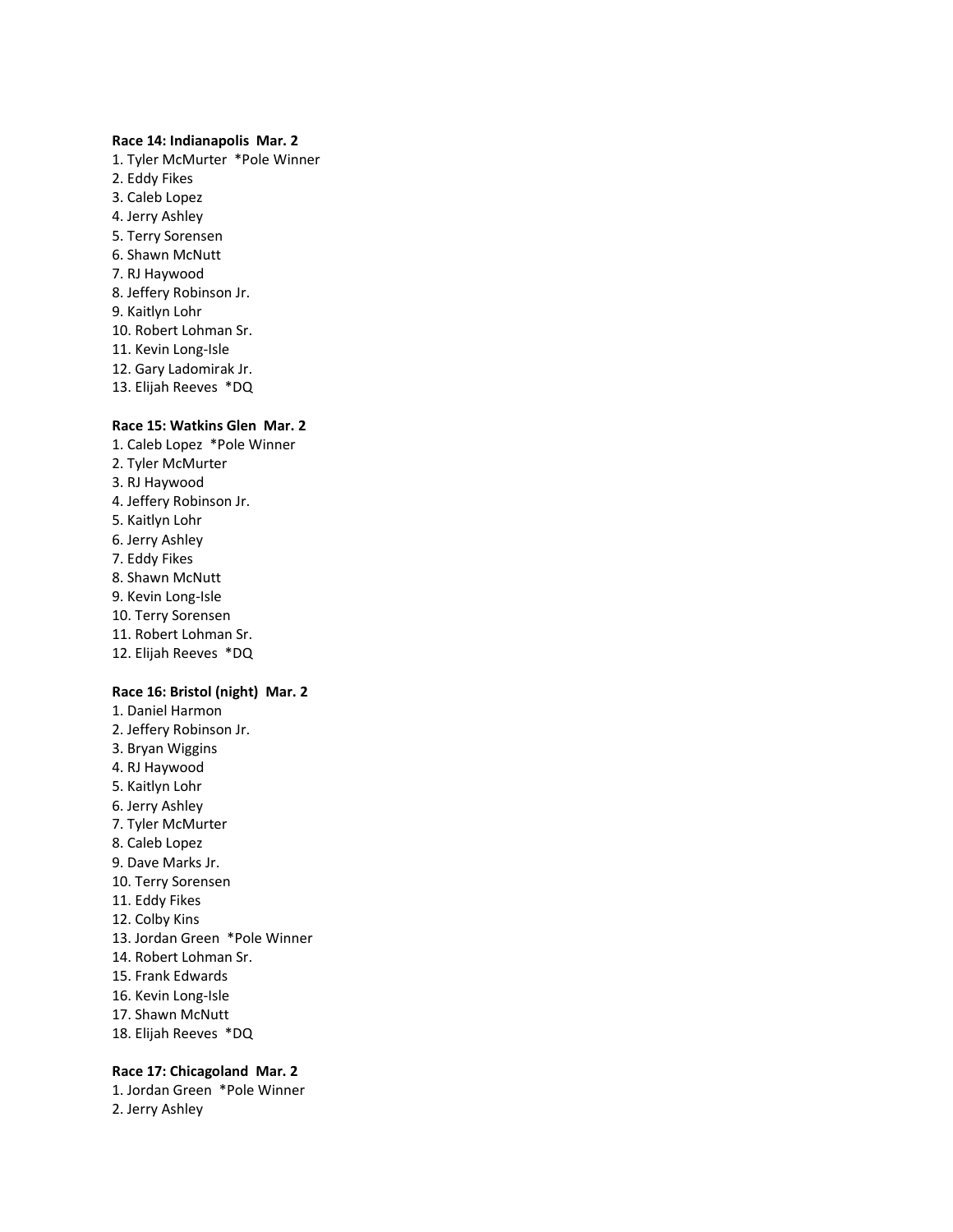- 3. Terry Sorensen 4. Tyler McMurter 5. Kaitlyn Lohr 6. Caleb Lopez 7. Jeffery Robinson Jr. 8. Bryan Wiggins 9. RJ Haywood 10. Eddy Fikes 11. Robert Lohman Sr. 12. Dave Marks Jr. 13. Colby Kins 14. Kevin Long-Isle
- 15. Elijah Reeves \*DQ

## **Race 18: Dover Mar. 9**

- 1. Tyler McMurter
- 2. Jordan Green
- 3. Eddy Fikes
- 4. Bryan Wiggins
- 5. Caleb Lopez
- 6. Jerry Ashley
- 7. Terry Sorensen
- 8. Kaitlyn Lohr
- 9. Jeffery Robinson Jr.
- 10. Dave Marks Jr.
- 11. Robert Lohman Sr.
- 12. RJ Haywood
- 13. Colby Kins
- 14. Kevin Long-Isle
- 15. Elijah Reeves \*DQ

#### **Race 19: Martinsville Mar. 9**

1. Jordan Green \*Pole Winner 2. Tyler McMurter 3. Jeffery Robinson Jr. 4. Eddy Fikes 5. RJ Haywood 6. Jerry Ashley 7. Kaitlyn Lohr 8. Caleb Lopez 9. Bryan Wiggins 10. Terry Sorensen 11. Robert Lohman Sr. 12. Dave Marks Jr. 13. Colby Kins

# 14. Elijah Reeves \*DQ

## **Race 20: Homestead Mar. 9**

- 1. Tyler McMurter
- 2. Jordan Green
- 3. Kaitlyn Lohr
- 4. Terry Sorensen
- 5. Bryan Wiggins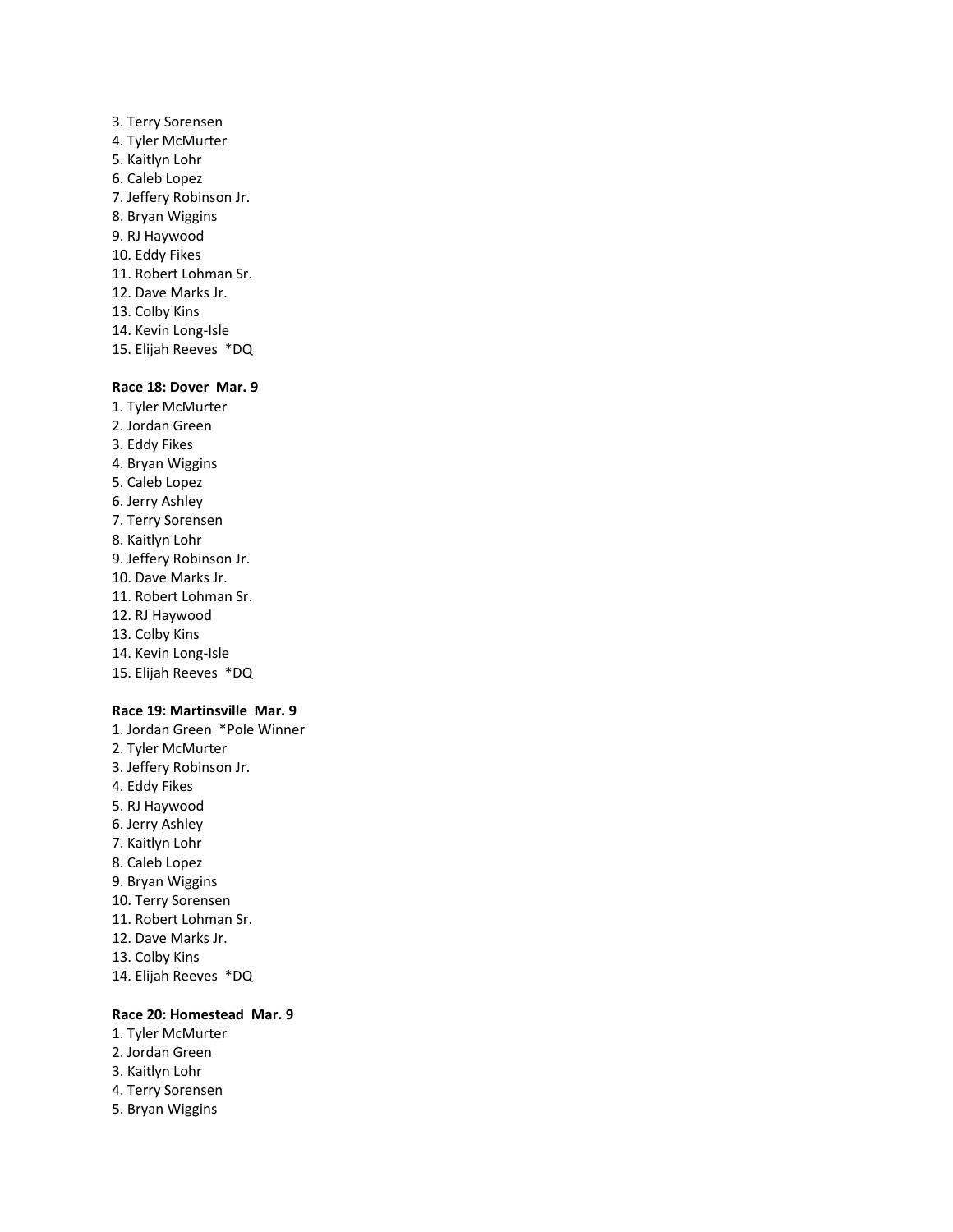6. Caleb Lopez \*Pole Winner 7. Jerry Ashley 8. Eddy Fikes 9. RJ Haywood 10. Jeffery Robinson Jr. 11. Dave Marks Jr. 12. Elijah Reeves \*DQ

# **2019 NOSSCAR Mananger Series Final Standings (Season 5)**

1. #84 Tyler McMurter: 397 pts \*6 wins 2. #48 Kaitlyn Lohr: 314 pts \*1 win 3. #42 Jeffery Robinson Jr: 311 pts 4. #51 Jordan Green: 300 pts \*6 wins 5. #88 RJ Haywood: 286 pts 6. #20 Terry Sorenson: 267 pts **\*Rookie of the Year** 7. #95 Caleb Lopez: 262 pts \*1 win 8. #15 Jerry Ashley: 245 pts 9. #9 Eddy Fikes: 241 pts 10. #99 Robert Lohman Sr: 187 pts 11. #24 Gary Ladomirak Jr: 174 pts \*2 wins 12. #00 Shawn McNutt: 174 pts \*1 win 13. #62 Daniel Harmon: 103 pts \*1 win 14. #35 Kevin Long-Isle: 91 pts 15. #5 Bryan Wiggins: 77 pts 16. #12 Brett Baker: 73 pts \*2 wins 17. #78 Frank Edwards: 63 pts 18. #22 Dave Marks Jr: 51 pts 19. #91 Colby Kins: 33 pts 20. #94 Kenny Adair: 24 pts

# **2020 NOSSCAR Mananger Series Race Results (Season 6)**

## **Race 1: Daytona May 31**

- 1. Brett Baker \*POLE
- 2. Jessie Carlson
- 3. Jeffery Robinson Jr.
- 4. Jordan Green
- 5. Allen Richardson
- 6. Jackson Gregory
- 7. Shawn Lucas
- 8. Joshua Colmdiaz

## **Race 2: Phoenix May 31**

- 1. Jordan Green
- 2. Jessie Carlson
- 3. Allen Richardson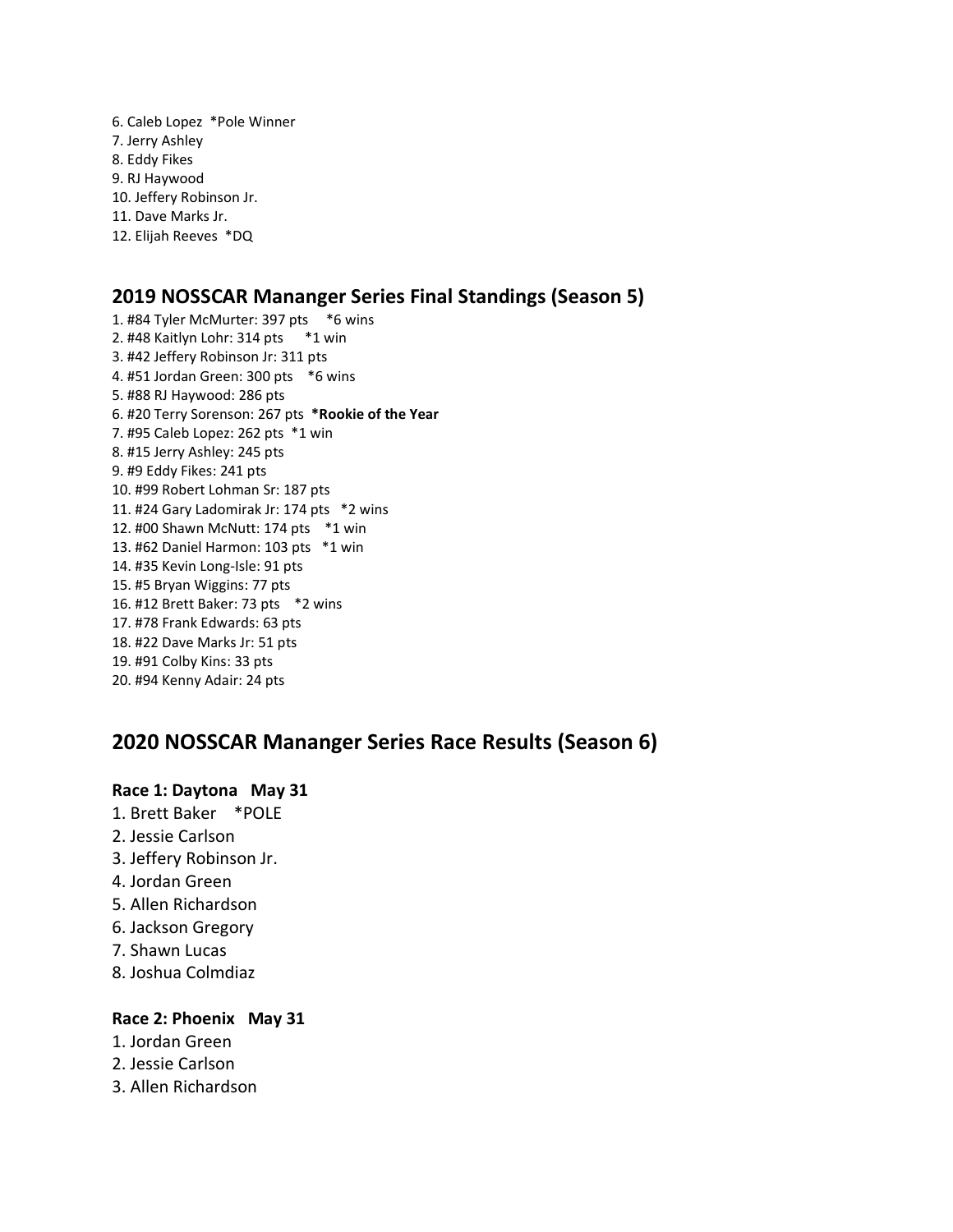- 4. Jackson Gregory
- 5. Jeffery Robinson Jr.
- 6. Brett Baker \*POLE
- 7. Billy Ray Thompson
- 8. Joshua Colmdiaz

## **Race 3: Atlanta May 31**

- 1. Jessie Carlson
- 2. Michael Shoemaker
- 3. Allen Richardson
- 4. Jackson Gregory
- 5. Jeffery Robinson Jr. \*POLE
- 6. Jordan Green
- 7. Shawn Lucas

## **Race 4: Martinsville May 31**

- 1. Jeffery Robinson Jr.
- 2. Allen Richardson \*POLE
- 3. Michael Shoemaker
- 4. Jessie Carlson
- 5. Jackson Gregory
- 6. Brett Baker
- 7. Shawn Lucas
- 8. Rush Downing

## **Race 5: Kansas June 7**

- 1. Michael Shoemaker \*POLE
- 2. Jeffery Robinson Jr.
- 3. Shawn Lucas
- 4. Allen Richardson
- 5. Jackson Gregory
- 6. Jessie Carlson
- 7. Joshua Colmdiaz
- 8. Billy Ray Thompson

## **Race 6: Texas June 7**

- 1. Allen Richardson
- 2. Michael Shoemaker
- 3. Shawn Lucas
- 4. Jeffery Robinson Jr. \*POLE
- 5. Joshua Colmdiaz
- 6. Jessie Carlson
- 7. Jackson Gregory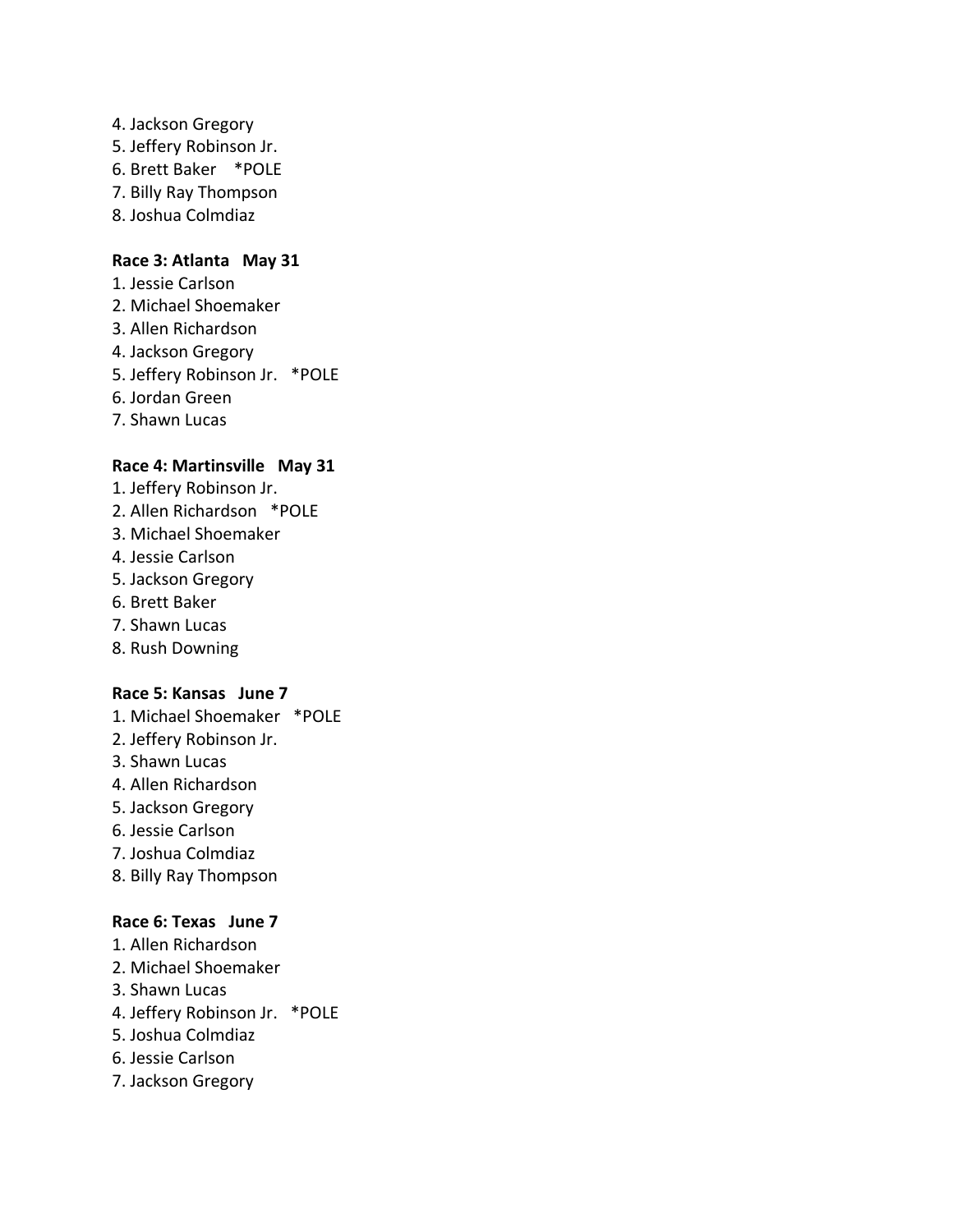## **Race 7: Bristol June 7**

- 1. Jeffery Robinson Jr.
- 2. Shawn Lucas
- 3. Michael Shoemaker
- 4. Jessie Carlson \*POLE
- 5. Allen Richardson
- 6. Jackson Gregory
- 7. Joshua Colmdiaz
- 8. Billy Ray Thompson

## **Race 8: Darlington June 7**

- 1. Jessie Carlson \*POLE
- 2. Michael Shoemaker
- 3. Jeffery Robinson Jr.
- 4. Allen Richardson
- 5. Gary Ladomirak Jr. \*Penalty
- 6. Shawn Lucas
- 7. Michael Shoemaker
- 8. Joshua Colmdiaz

## **Race 9: Charlotte June 14**

- 1. Jeffery Robinson Jr.
- 2. Allen Richardson \*POLE
- 3. Michael Shoemaker
- 4. Jackson Gregory
- 5. Jessie Carlson
- 6. Joshua Colmdiaz
- 7. RJ Haywood

## **Race 10: Dover June 14**

- 1. Jeffery Robinson Jr.
- 2. Allen Richardson
- 3. Jackson Gregory
- 4. Michael Shoemaker
- 5. Jessie Carlson \*POLE
- 6. Shawn Lucas
- 7. Joshua Colmdiaz

## **Race 11: Chicagoland June 14**

- 1. Jeffery Robinson Jr.
- 2. Michael Shoemaker
- 3. Jessie Carlson \*POLE
- 4. Allen Richardson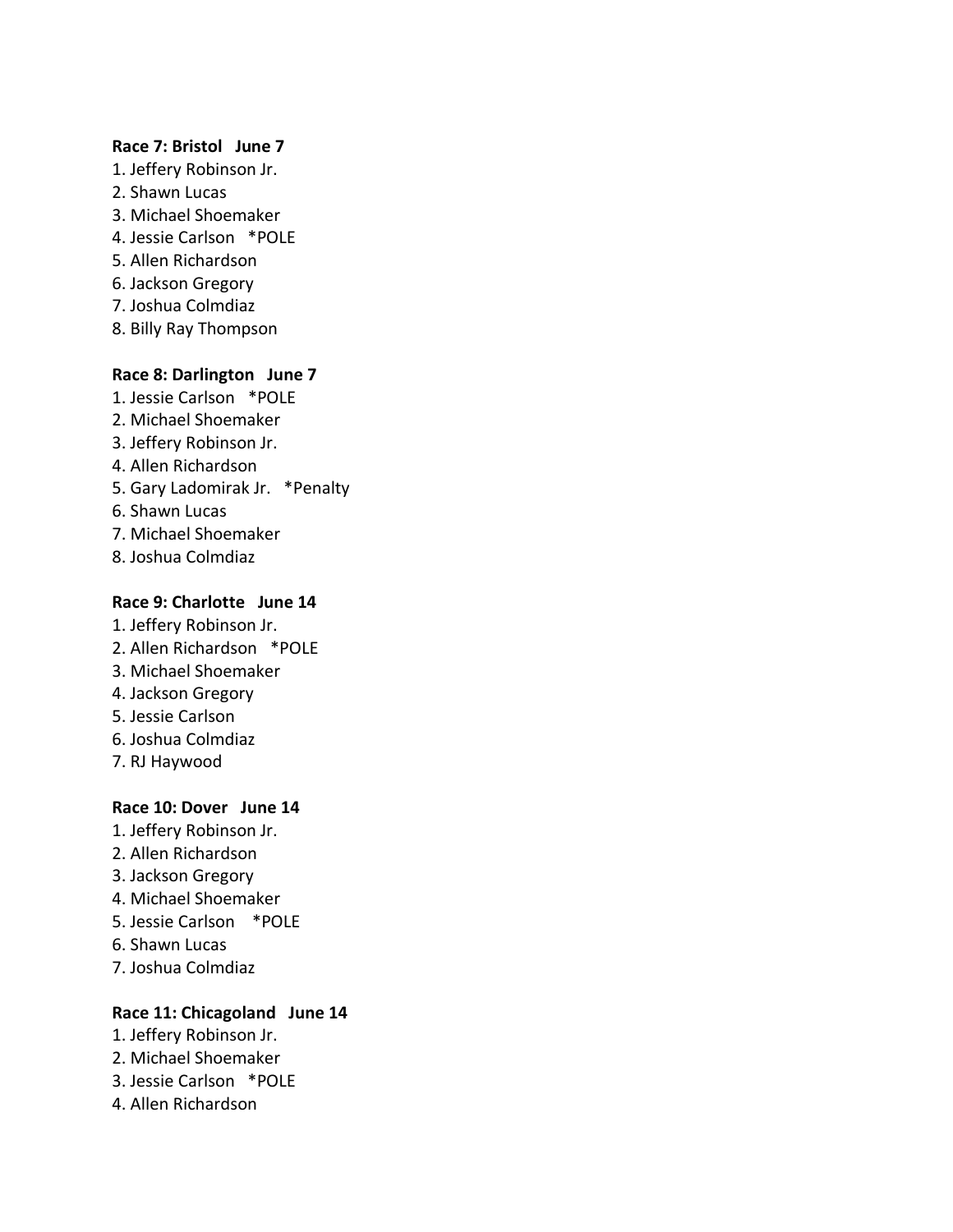- 5. Jackson Gregory
- 6. Joshua Colmdiaz
- 7. Shawn Lucas

## **Race 12: Phoenix June 14**

- 1. Allen Richardson
- 2. Jessie Carlson \*POLE
- 3. Jackson Gregory
- 4. Michael Shoemaker
- 5. Jeffery Robinson Jr.
- 6. Joshua Colmdiaz
- 7. Shawn Lucas

## **Race 13: Kentucky June 14**

- 1. Jessie Carlson \*POLE
- 2. Jeffery Robinson Jr.
- 3. Michael Shoemaker
- 4. Allen Richardson
- 5. Joshua Colmdiaz
- 6. Shawn Lucas
- 7. Jackson Gregory

## **Race 14: Watkins Glen June 14**

- 1. Jeffery Robinson Jr.
- 2. Allen Richardson
- 3. Jessie Carlson \*POLE
- 4. Michael Shoemaker
- 5. Joshua Colmdiaz
- 6. Shawn Lucas
- 7. Jackson Gregory

## **Race 15: Homestead June 14**

- 1. Jeffery Robinson Jr.
- 2. Michael Shoemaker
- 3. Allen Richardson \*POLE
- 4. Jessie Carlson
- 5. Shawn Lucas
- 6. Joshua Colmdiaz
- 7. Jackson Gregory